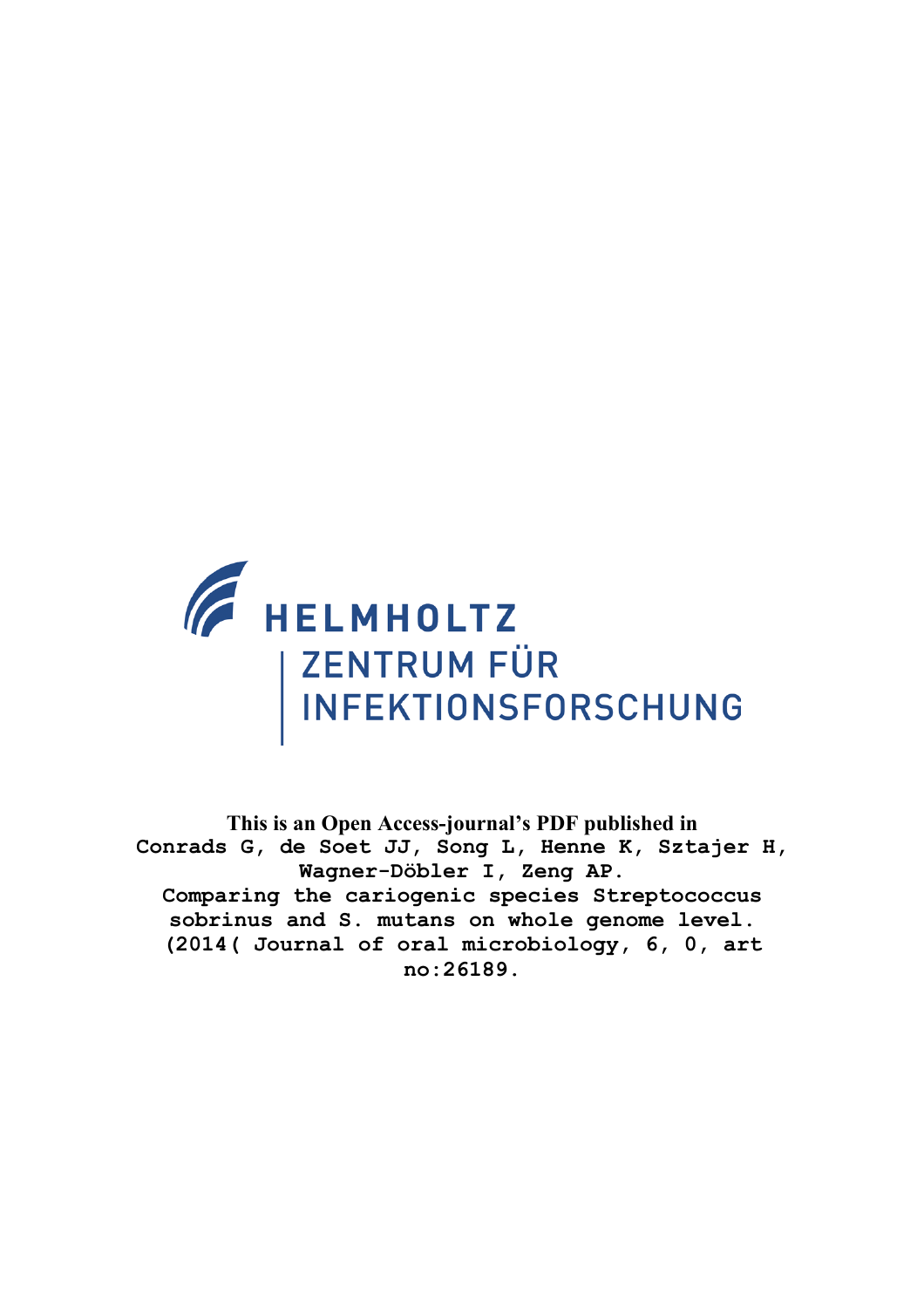



### REVIEW ARTICLE

# Comparing the cariogenic species Streptococcus sobrinus and S. mutans on whole genome level **Product of the Contract of Contract of the Contract of Contract of the Contract of Contract of the Control of the Control<br>PIEW ARTICLE<br>DIMPARTING the Cariogenic species Streptococcus**

# Georg Conrads<sup>1</sup>\*, Johannes J. de Soet<sup>2</sup>, Lifu Song<sup>3</sup>, Karsten Henne<sup>1</sup>, Helena Sztajer $^4$ , Irene Wagner-Döbler $^4$  and An-Ping Zeng $^3$

<sup>1</sup> Division of Oral Microbiology and Immunology, Department of Operative and Preventive Dentistry & Periodontology, RWTH Aachen University Hospital, Aachen, Germany; <sup>2</sup>Department of Preventive Dentistry, Academic Centre for Dentistry Amsterdam (ACTA), Amsterdam, The Netherlands; <sup>3</sup>Institute of Bioprocess and Biosystems, Technical University Hamburg, Harburg, Germany; <sup>4</sup>Helmholtz-Centre for Infection Research, Group Microbial Communication, Division of Microbial Pathogenesis, Braunschweig, Germany

**Background:** Two closely related species of mutans streptococci, namely Streptococcus mutans and Streptococcus sobrinus, are associated with dental caries in humans. Their acidogenic and aciduric capacity is directly associated with the cariogenic potential of these bacteria. To survive acidic and temporarily harsh conditions in the human oral cavity with hundreds of other microbial co-colonizers as competitors, both species have developed numerous mechanisms for adaptation.

**Objectives:** The recently published novel genome information for both species is used to elucidate genetic similarities but especially differences and to discuss the impact on cariogenicity of the corresponding phenotypic properties including adhesion, carbohydrate uptake and fermentation, acid tolerance, signaling by two component systems, competence, and oxidative stress resistance.

Conclusions: S. sobrinus can down-regulate the SpaA-mediated adherence to the pellicle. It has a smaller number of two-component signaling systems and bacteriocin-related genes than S. mutans, but all or even more immunity proteins. It lacks the central competence genes *comC*, *comS*, and *comR*. There are more genes coding for glucosyltransferases and a novel energy production pathway formed by lactate oxidase, which is not found in S. mutans. Both species show considerable differences in the regulation of fructan catabolism. However, both S. mutans and S. sobrinus share most of these traits and should therefore be considered as equally virulent with regard to dental caries.

Keywords: Mutans streptococci; comparative genomics; adhesion; sugar metabolism; two-component-systems; competence; bacteriocins; cariogenicity

\*Correspondence to: Georg Conrads, Division of Oral Microbiology and Immunology, Department of Operative and Preventive Dentistry & Periodontology, RWTH Aachen University Hospital, Pauwelsstrasse 30, DE-52057 Aachen, Germany, Email: gconrads@ukaachen.de

Received: 2 October 2014; Revised: 10 November 2014; Accepted: 10 November 2014; Published: 3 December 2014

ental caries is a complex disease that results from interactions of acidogenic/aciduric bacteria colonizing the tooth surface and the oral environment. Although other species, especially lactobacilli, bifidobacteria, and less investigated aciduric species such as Atopobium sp. or Slackia exigua, are also involved, the mutans streptococci (MS) group, in humans represented by Streptococcus mutans (serotypes c, e, f and k) and Streptococcus sobrinus (serotypes d and g) are still considered major etiological agents of dental decay. Over time, their attributed role changed from more or less true pathogens [specific plaque hypothesis (1)] to up-regulators of a sugar-triggered vicious cariogenic circle under destabilization of the homeostasis [extended caries ecological

hypothesis (2, 3)] and the discussion is not finished, as outlined by Rosier et al. recently (4).

However, it is generally accepted that S. mutans can be more frequently isolated from carious lesions than S. sobrinus and is by far the most relevant cariogenic Streptococcus species, although we should not rule out the acidogenic properties of several non-MS (5-7). A number of epidemiological and in-vitro studies suggested that S. sobrinus – under circumstances yet to discover – may be even more cariogenic than *S. mutans* (8-11). In addition, clinical studies have suggested that pre-school and 15-year-old school children harboring both S. mutans and S. sobrinus had a higher incidence of dental caries than those with *S. mutans* alone (12, 13).

Journal of Oral Microbiology 2014. © 2014 Georg Conrads et al. This is an Open Access article distributed under the terms of the Creative Commons Attribution-Noncommercial 3.0 Unported License (http://creativecommons.org/licenses/by-nc/3.0/), permitting all non-commercial use, distribution, and reproduction in any medium, provided the original work is properly cited. 1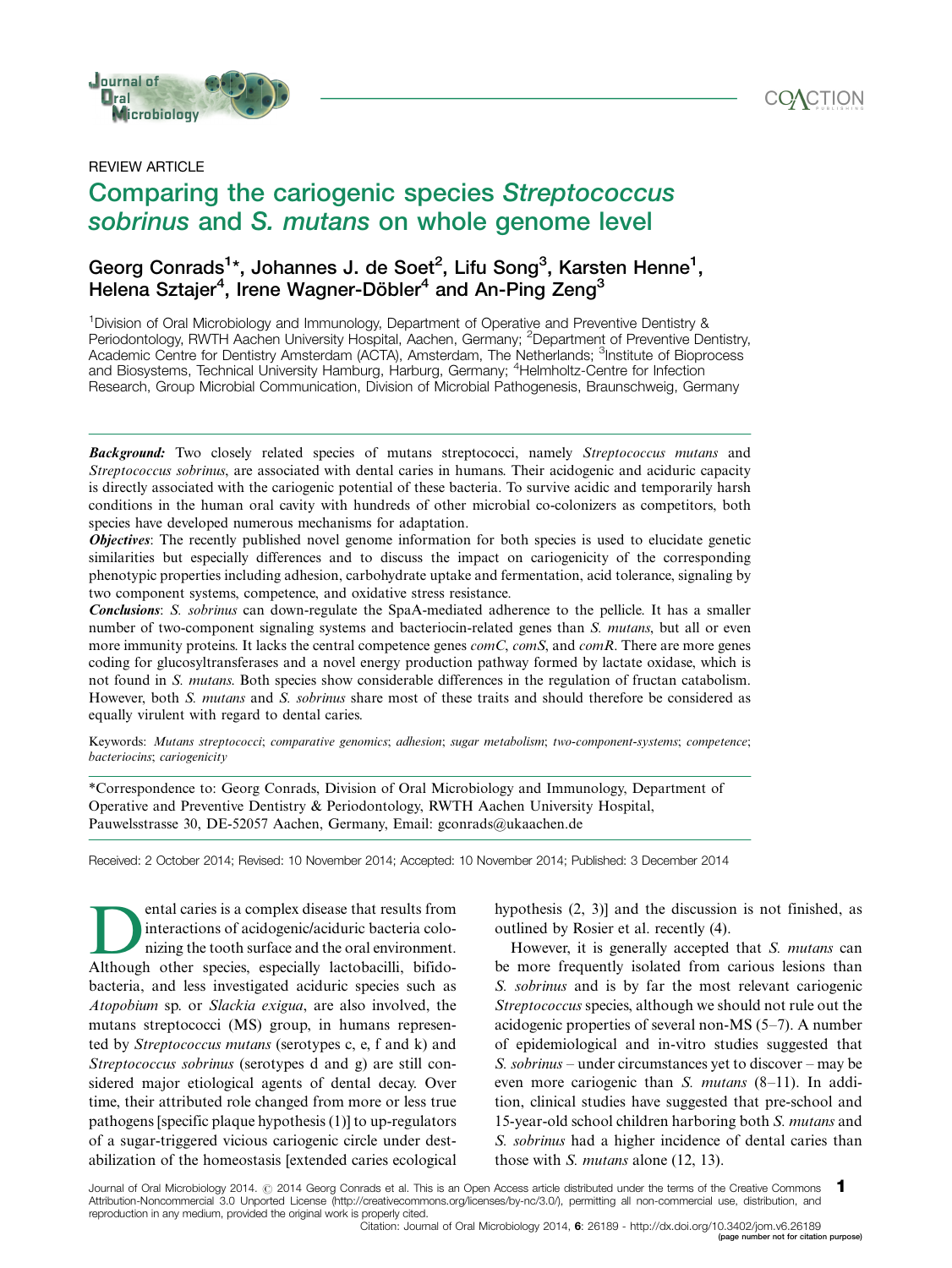The virulence of MS is directly related to properties that enable these organisms to colonize and thrive on the tooth surfaces during acidic conditions. These properties include the production and regulation of adhesion proteins, glucosyltransferases (GTFs), and extracellular polysaccharides such as glucans that allow the bacteria to firmly adhere to the tooth surface in a biofilm. However, both species follow different strategies for adherence: S. mutans mainly using pellicle directed and specific surface antigens, S. sobrinus mainly using glucans and, as a consequence, both are found on different surfaces (S. sobrinus more buccal, *S. mutans* more occlusal). Comparing the recently explored genetic inventory of both species, this review will discuss consequences of specific genotypes for cariogenic phenotypes for each species. We focus on genes responsible for adhesion, metabolism of sugars (obtained from salivary glycoproteins and from the host diet to generate lactic acid, leading to acidogenicity), acid tolerance (ability to tolerate abundant amounts of lactic acid, leading to aciduricity), signaling, competence, bacteriocins and related immunity proteins, and oxidative stress resistance. The genetic inventory of S. mutans strains UA159, NN2025, 5DC8, AC4446, KK21, KK23, ATCC25175, and NCTC11060 as well as S. sobrinus DSM 20742 and TCI-107 was compared using the OrthoMCL software. Additional strains and data were included found in the NCBI database ([http://blast.ncbi.nlm.nih.gov/\)](http://blast.ncbi.nlm.nih.gov/) and the Human Oral Microbiome Database (HOMD at [http://www.homd.org\)](http://www.homd.org), respectively. Please refer to references 31 and 41 for details of our methods.

### Adhesion

In several clinical studies, the role of S. sobrinus in relationship to caries is suggested to be additive to that of S. *mutans*. The latter is strongly associated with caries, but in situations of more severe caries, it is frequently found together with S. sobrinus (14–17). The acquisition of these bacteria by the susceptible host is a crucial step. The 'infection dose'(with respect of the ecological plaque hypothesis, we might call it 'stress dose') may play an important role, since more transmission, or higher bacterial counts from the source of transmission, will result in a higher chance for successful acquisition (18, 19). But when the bacterium cannot adhere in the oral cavity, the acquisition will never be successful. Therefore, adherence to epitopes in the oral cavity is a crucial step for streptococci to become resident.

In S. mutans, cell surface antigen I/II (AgI/II), the glucan-binding region of the GTF enzymes and additional glucan-binding proteins (Gbp) have been implicated in its initial and specific adherence to saliva-coated (acquired enamel pellicle) tooth surfaces. These contact regions induce immune responses in mice effective in protection against colonization of S. mutans (20) and have been suggested as anti-caries vaccination agents. Cell

wall proteins from the AgI/II family (synonyms SAI/II, PAc, P1, or SpaP; encoded by spaP; binding to salivary agglutinin glycoproteins, extracellular matrix molecules, and ligands of other oral bacteria) are not exclusively found in S. mutans but homologs have been reported in a variety of oral streptococci including S. intermedius, S. gordonii, S. pyogenes, and even non-oral S. agalactiae (21, 22). The S. sobrinus variant has been described as SpaA (or PAg), but with structural differences and less adhesive potential (23) possibly due to down regulation by Par, see Table 1. The AgI/II family is highly conserved throughout different streptococcal species and seems to be associated with the M-protein in other streptococci. It has been found that monoclonal antibodies against S. sobrinus SpaA are able to change the adhesion of this bacterium on hydroxyapatite disks in a triple species biofilm, suggesting a role of SpaA in the interspecies adherence in biofilms (24). In a review on streptococcal adherence factors, it has been reported that SpaA interacts with multiple host and microbial factors, from which binding to the salivary glycoprotein gp340 is most important (25). By our whole genome sequencing approach, we found another 'adhesive protein' encoding gene (D823\_ 10858) in S. sobrinus DSM 20742. It seems to be the adherence component of an ATP binding cassette (ABC) type  $\text{Zn}^{2+}$  and  $\text{Mn}^{2+}$  transporter system with homologs in many streptococci, including S. mutans, and related to the pneumococcal surface antigen PsaA (26).

Summarizing the literature, it seems that initial attachment of S. sobrinus to the pellicle is minimal and in a less specific manner (25, 27) but, once attached, it can, in the presence of sucrose, accumulate by massive glucan formation (7, 28). Any GTFs (and especially those secreted from S. *mutans*) present in the pellicle, promote the initial attachment of S. sobrinus (28, 29), explaining why S. sobrinus is rarely found without S. mutans. Different GTFs of different classes are combined to synthesize glucans. The enzyme called GTF-S synthesizes a soluble  $\alpha$ -(1-6)branched dextran, the enzyme called GTF-I, synthesizes an insoluble  $\alpha$ -(1-3) rich D-mutan (7, 30). A third class (GTF-SI) does exist producing a semi-soluble glucan with mixed  $\alpha$ -(1-6)- $\alpha$ -(1-3) linkages. By phenotype, S. mutans appears to form primarily GTF-S, whereas S. sobrinus has both GTF-S and GTF-I activities [see (7) for review]. In animal models, S. sobrinus GTF activity at slow growth rates consisted mainly of GTF-S activity (30) but at higher growth rates, such as it might occur in plaque during exposure to dietary sucrose, the proportions of GTF-I increased, resulting in more insoluble dextran (30). If this finding is extrapolated to humans, then frequent sucrose pulses allow S. sobrinus to accumulate on smooth surfaces via mutan production and this contributes to the increase in smooth-surface decay we indeed see in S. sobrinus positive subjects.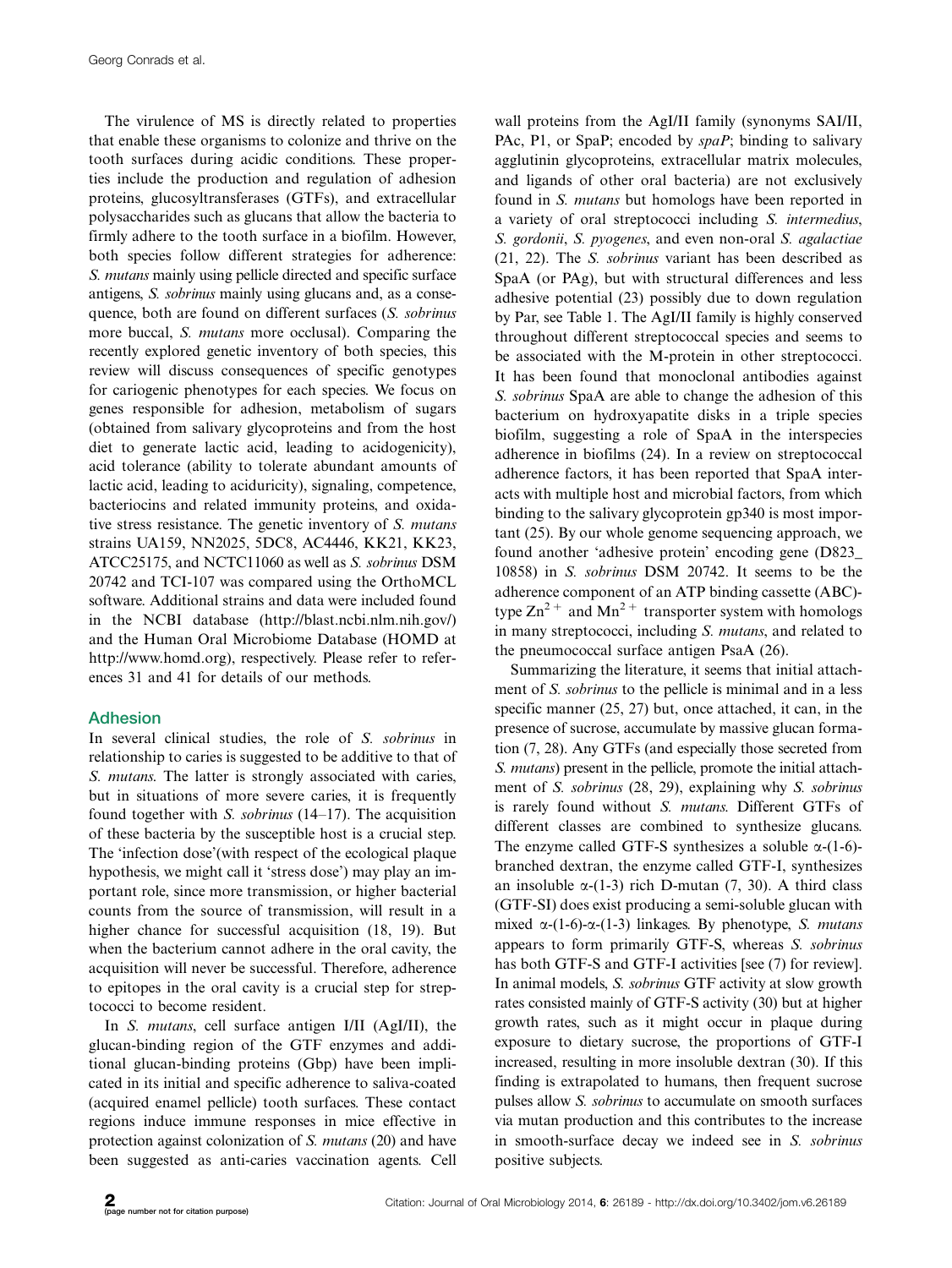|                         |                           |                                                   | S. mutans                  | S. sobrinus                                   |  |
|-------------------------|---------------------------|---------------------------------------------------|----------------------------|-----------------------------------------------|--|
| Class                   | Name                      | <b>Function</b>                                   | Eight strains <sup>a</sup> | DSM 20742, TCI-107                            |  |
| Surface adhesins        | Agl/II, Spa,<br><b>PA</b> | Specific adherence to acquired<br>enamel pellicle |                            | SMU.610, spaP, pac D823_07515, spaA, pag      |  |
|                         | Par                       | Negative regulator of surface antigen             | Absent?                    | D823_01230 or D823_08637, par                 |  |
|                         | Unnamed                   | Surface adhesin, part of ABC ion<br>transporter   | SMU.1302                   | D823 10858                                    |  |
| Glucosyltransferases    | Gtf-I                     | Glucosyltransferase-I (insoluble)                 | SMU.1004, gtfB             | D823_05448, gtfl                              |  |
|                         | Gtf-SI                    | Glucosyltransferase-SI                            | SMU.1005, <i>atfC</i>      | D823_05918, gtfSI                             |  |
|                         | Gtf-S                     | Glucosyltransferase-S (soluble)                   | SMU.910, gtfD              | D823_03428, gtfS1                             |  |
|                         | Gtf-S                     | Glucosyltransferase-S (soluble)                   | Absent                     | D823_01485, gtfS2                             |  |
|                         | Gtf-T                     | Glucosyltransferase-T (soluble)                   | Absent                     | D823_07585 or D823_10815, gtfT <sup>p</sup>   |  |
|                         | Gtf-U                     | Glucosyltransferase-U (soluble)                   | Absent                     | D823 07585 or D823 10815, at f U <sup>b</sup> |  |
|                         | Gtf                       | Glucosyltransferase                               | Absent                     | D823_03433, gtf                               |  |
| Glucan-binding proteins | GbpA                      | Glucan-binding protein A                          | SMU.2112, gbpA             | D823 05458 and D823 05463                     |  |
|                         | GbpB                      | Glucan-binding protein B                          | SMU.22, gbpB               | D823 01475                                    |  |
|                         | GbpC                      | Glucan-binding protein C                          | SMU.1396, gbpC             | D823 02626 and D823 02641                     |  |
|                         | GbpD                      | Glucan-binding protein D and lipase               | SMU.772, gbpD              | D823 00935                                    |  |

Table 1. Comparing proteins and corresponding genes involved in adherence on pellicle coated tooth surfaces between S. mutans [eight strains according to (31)] and S. sobrinus DSM 20742 and TCI-107

<sup>a</sup>All genes shown are conserved for at least seven out of eight strains and the UA159 gene variant is shown as representative. <sup>b</sup>The exact assignment between D823\_07585, D823\_10815 and *gtfT, gtfU* was not possible.

Comparing both species on a whole genome level (Table 1) reveals new details. S. sobrinus DSM 20742 has seven instead of three genes encoding for GTFs, one which is insoluble (GTF-I), one intermediate (GTF-SI), two 'regular' soluble (GTF-S1 and -S2), two which are  $\alpha$ -(1-6)branched glucan synthases [GTF-T or U respectively, see (32)], and one not further specifiable ('GTF'). These multiple glucans apparently provide a potential by which S. sobrinus extends its niche from the retentive fissure site to the non-retentive smooth surfaces. It appears that GTF and glucans may play a minor role in fissure decay and perhaps no role at all where S. mutans is concerned. This also may explain why vaccines directed against the GTF of S. sobrinus (but not against the GTF of S. mutans) are mainly protective on smooth surfaces in animal models [reviewed by Loesche (7)].

S. mutans also synthesizes four Gbps: GbpA, GbpB, GbpC, and GbpD. The loss of any of the Gbps has an impact on adhesion and biofilm formation including dextran-dependent aggregation, dextranase inhibition, plaque cohesion, and perhaps cell wall synthesis (33). A whole genome comparison reveals that S. sobrinus has a similar repertoire in terms of Gbps (GbpA-D) but with two copies for GbpA and C encoding genes.

### Uptake and metabolism of carbohydrates

Even more important than adherence is the successful growth of oral streptococci in their ecological niche. Where some years ago it was thought that pathogenic species were actively involved in acidogenicity of the ecosystem, nowadays we have more evidence that carbohydrate uptake and the resulting pH effects are, among other, the driving etiological factors, responsible for destabilization of oral biofilm homeostasis (3). MS get selected as they can compete with other species easily because of their capability to ferment many kinds of carbohydrates very efficiently. But interspecies competition is also found within MS. For instance, S. mutans out-competes S. sobrinus in the presence of the amino acid sugar N-acetylglucosamine (GlcNAc) together with glucose. It is suggested that GlcNAc inhibited growth of S. sobrinus in media containing both glucose and GlcNAc, by competing with glucose for the glucose phosphotransferase, depleting intracellular levels of phosphoenolpyruvate, or possessing lower levels of N-acetyl-glucosamine-6 phosphate deacetylase and/or glucosamine-6-phosphate deaminase activity (34). However, we found the deacetylase and deaminase genes in both species so that the difference might be due to transport systems [phosphotransferase system (PTS), see below] and/or promoter activity.

For S. mutans, the accumulation of genes related to carbohydrate uptake and metabolism was an essential evolutionary advancement contributing to the survival in the oral cavity and to the success as a caries 'pathogen' or - more correct - trigger. The transport of various oligosaccharides, including melibiose, raffinose, stachyose, and maltodextrans, is primarily conducted by the activity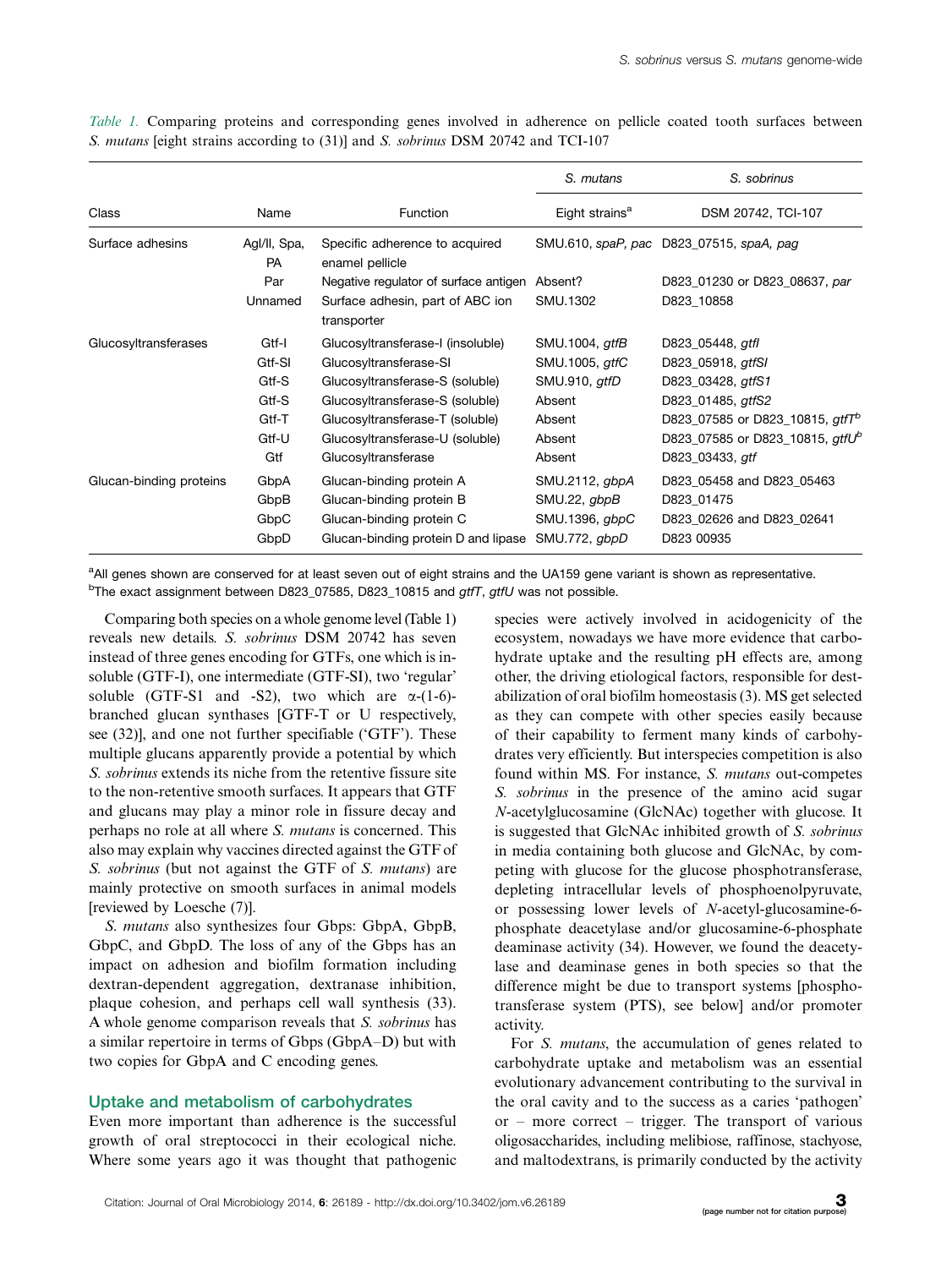of ABC transporters, which include the multiple sugar metabolism (msm) and malXFGK transport systems. The predominant route for uptake of mono- and disaccharides is the phosphoenolpyruvate-sugar PTS, for review see (35). So far, we did not find essential differences in the genetic configuration related to sugar uptake between S. mutans and S. sobrinus here, as homologs for, e.g. msmG (D823\_01675 in S. sobrinus), msmK (D823\_07028), malX (WP\_019787850.1), ptsH (D823\_05408), or ptsI (WP\_ 019775468) were found; however, this needs further indepth investigation.

Due to their key roles in carbohydrates metabolism and energy production, glycolysis/gluconeogenesis, TCA cycle and pyruvate metabolism pathways are generally considered to be highly conserved among oral bacteria. Interestingly, between other MS and S. sobrinus, differences in the central carbon metabolic pathways were found by our group (31) and shown in Fig. 1. Facultative anaerobes such as lactic acid bacteria including Streptococcus lack cytochrome oxidases of a respiratory chain and ATP required

for survival and growth is generated by substrate level phosphorylation in the glycolysis pathway almost exclusively (36). Interestingly, two L-lactate oxidases (with similarity between 65 and 73% to lactate oxidases of lactobacilli) are found to be conserved in S. sobrinus (so far confirmed for strains AC153, DSM 20742, TCI-107) but are absent in all S. mutans strains. These two enzymes catalyze the reaction of L-Lactate +  $O_2 \rightarrow Pyruvate + H_2O_2$ and/or D-Lactate +  $O_2 \rightarrow Pyruvate + H_2O_2$ . Indeed, three strains of S. sobrinus have been shown to produce hydrogen peroxide in vitro (37). It has been reported that in S. pneumoniae concerted action of lactate oxidase and pyruvate oxidase forms a novel energy-generation pathway by converting lactate acid to acetic acid under aerobic growth conditions (38). Because there is no pyruvate oxidase identified in S. sobrinus DSM 20742, the function of the lactate oxidases in S. sobrinus DSM 20742 should be different to that of S. pneumoniae. By a close examination we hypothesize that lactate oxidase, together with pyruvate dehydrogenase, phosphate acetyl transferase and acetate



Fig. 1. Central metabolism pathways of mutans streptococci. The orange lines represent enzyme reactions conserved across the mutans streptococci strains compared in our recent study (31), whereas the blue lines represent enzyme reactions specifically present (solid line) or absent (dashed line) in S. sobrinus DSM 20742. Red crosses: the corresponding enzymes were not present in any strain investigated.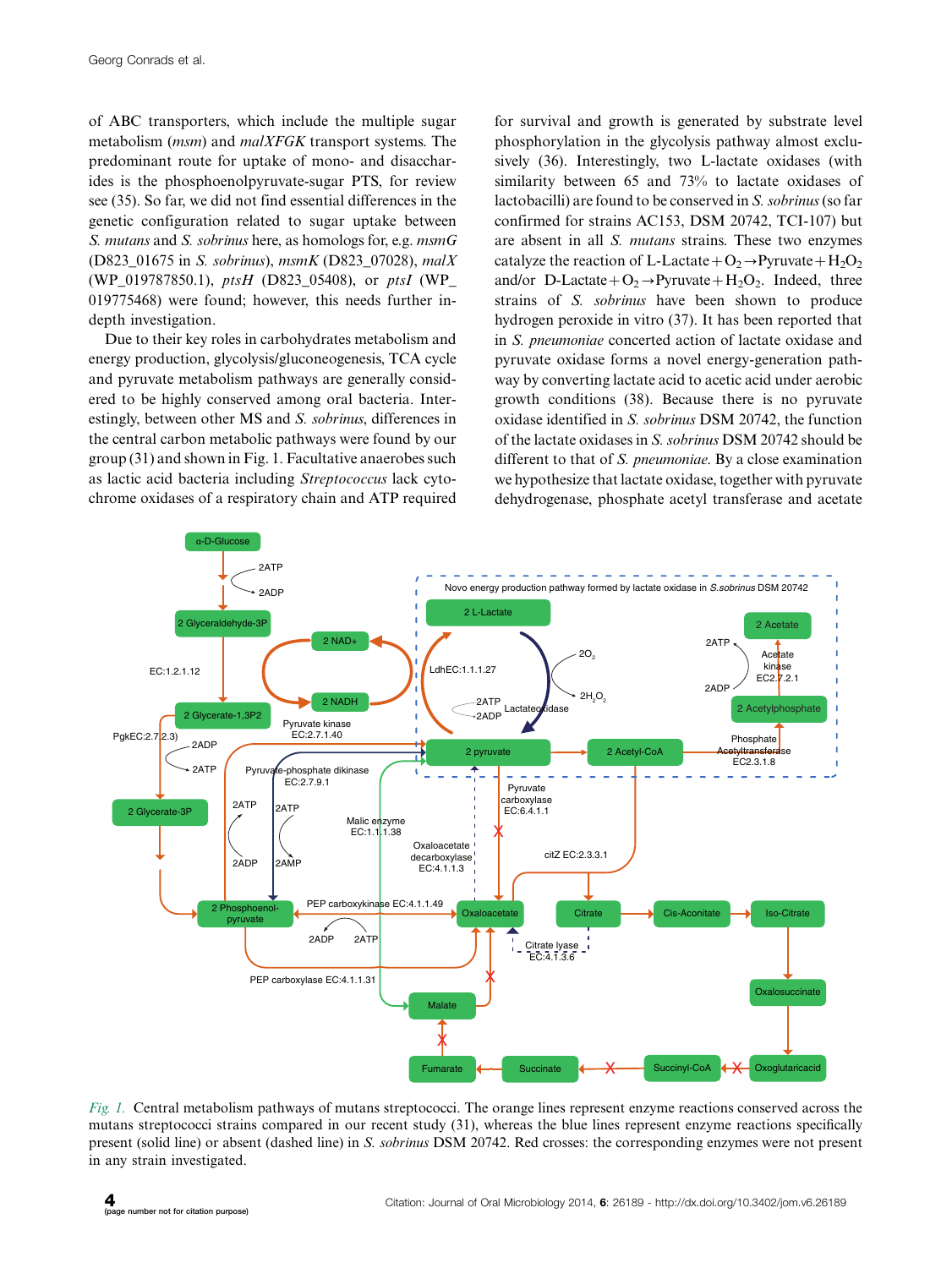kinase, could form a novel energy production pathway to convert lactate acid to acetate and simultaneously produce one additional ATP, as depicted. By doing so, the lactate oxidases of S. sobrinus DSM 20742 could also play a role in consuming lactate to regulate pH, which would be an advantage for S. sobrinus in resistance to acid stress. In addition, this pathway could replenish Acetyl-CoA, an important intermediate for the biosynthesis of fatty acids and amino acids. Furthermore, lactate oxidase and lactate dehydrogenase could form a local  $NAD<sup>+</sup>$  regeneration system, which would be certainly advantageous to S. sobrinus DSM 20742 under aerobic growth conditions. Favored by possessing the lactate oxidases, S. sobrinus has the potential ability of producing  $H_2O_2$  to kill not only competitors (oxygen sensitive S. mutans, oral anaerobes) but also macrophages (39), and defend its ecological niche. In contrast to the unique harboring of lactate oxidases in S. sobrinus DSM 20742, citrate lyase (EC 4.1.3.6), which catalyzes the cleavage of citrate into oxaloacetate and acetate, and oxaloacetate decarboxylase (EC 4.1.1.3), catalyzing the irreversible decarboxylation of oxaloacetate to pyruvate and  $CO<sub>2</sub>$ , are not found in S. sobrinus DSM 20742, as shown in Fig. 1 by the blue dotted lines. The absence of citrate lyase and oxaloacetate decarboxylase implies that S. sobrinus DSM 20742 might lack the ability in anaerobic utilization of citrate as a substrate. The disadvantages of S. sobrinus DSM 20742 in citrate utilization could be offset by the novel energy production pathway from lactate to acetate, as proposed above.

### Acid tolerance and two-component signal systems

Bacterial transduction two component systems (TCSs) play important roles by enabling cells to detect and respond to diverse changes/stresses in the environment with the pH to be one of the most important. A bacterial TCS comprises in general a trans-membrane sensor histidine kinase (HK) and a corresponding cytoplasmic response regulator (RR) encoded by genes located adjacently within the same operon, although stand-alone genes ('orphans') coding for HKs or RRs have also been reported (40). In a recent study, our group investigated differences in TCSs among MS including several S. mutans strains and S. sobrinus DSM 20742 (41). Totally, 18 TCS clusters comprising HK-RR pairs were identified. In Table 2, similarities and differences for both species in TCSs conserved for S. mutans are summarized. S. sobrinus DSM 20742 demonstrated deficits in the signal transduction systems related to acid tolerance and fructan catabolism (TCS-3, consisting of CovS/CovR). CovS/CovR is involved in the acid tolerance of S. mutans (42) and has also been reported to play a role in counteracting oxidative stress and reducing susceptibility to phagocytic killing (43). Therefore, the absence of TCS-3 can be interpreted as a selective disadvantage for S. sobrinus which might at least

partially explain its lower prevalence and abundance in the oral cavity in general and in caries in particular.

TCS-7 (PhoR/YcbL) was shared by the eight S. mutans strains but was absent in S. sobrinus. PhoR is known for sensing environmental phosphate – which can be a limiting factor - in other species (44), but the clear function of TCS-7 in S. mutans is still unknown.

TCS-9 (LevRS), which affects the acid tolerance response, is also absent in S. sobrinus DSM 20742. In S. mutans UA159, the levRS gene cluster is flanked by  $levO$  and  $levT$ , which code for two carbohydrate-binding proteins. These four genes together constitute a fourcomponent signal transduction system levQRST controlling the transcription of the fructan hydrolase gene  $(fruA)$  and a four-gene cluster levDEFG, which encodes a fructose/mannose sugar-PTS located immediately downstream of  $levORST(45)$ . S. sobrinus was also found to lack the  $levQ$ ,  $levT$  and  $levDEFG$  genes. Taking together, these findings indicate dramatic differences in the regulation of fructan catabolism and the acid tolerance response of S. sobrinus DSM 20742 in comparison to the S. mutans strains. However, other S. sobrinus genes (D823\_00365, D823\_00410) not shared with S. mutans and related to acid tolerance were found in strain DSM 20742.

Finally, TCS-5 (ScnKR) was found to be absent in some S. mutans strains and in S. sobrinus DSM 20742. In S. pyogenes ScnKR is essential for the production of a bacteriocin (SAFF22). In our recent study (41), we therefore inferred that TCS-5 might be involved in the regulation of mutacin production but not in acid tolerance.

### Development of competence

Competence development is a complex process involving sophisticated regulatory networks that trigger the capacity of bacterial cells to take up exogenous DNA from the environment. This phenomenon is frequently encountered in bacteria of the oral cavity, e.g. S. mutans(46). In S. mutans, ComX (or SigX), an alternative sigma factor, drives the transcription of the so-called 'late-competence genes' required for genetic transformation. ComX activity is induced by the inputs from two types of signaling pathways, namely the competence-stimulating peptide (CSP)-dependent competence regulation system ('Classical way', Fig. 2, left side and Table 3) and the XIP-dependent competence regulation system ('New way', Fig. 2, right side, Table 3). ComX and the 'late-competence genes' regulated by ComX are highly conserved even between the species, indicating that all MS might have the principal ability to be induced to genetic competence. On the other hand, the upstream signaling pathways, described in-depth below, regulating the activity of ComX show large differences.

### CSP-dependent competence regulation

In S. mutans, the prepeptide of CSP is encoded by  $comC$ . Whereas  $comC$  is present in all  $S$ . mutans strains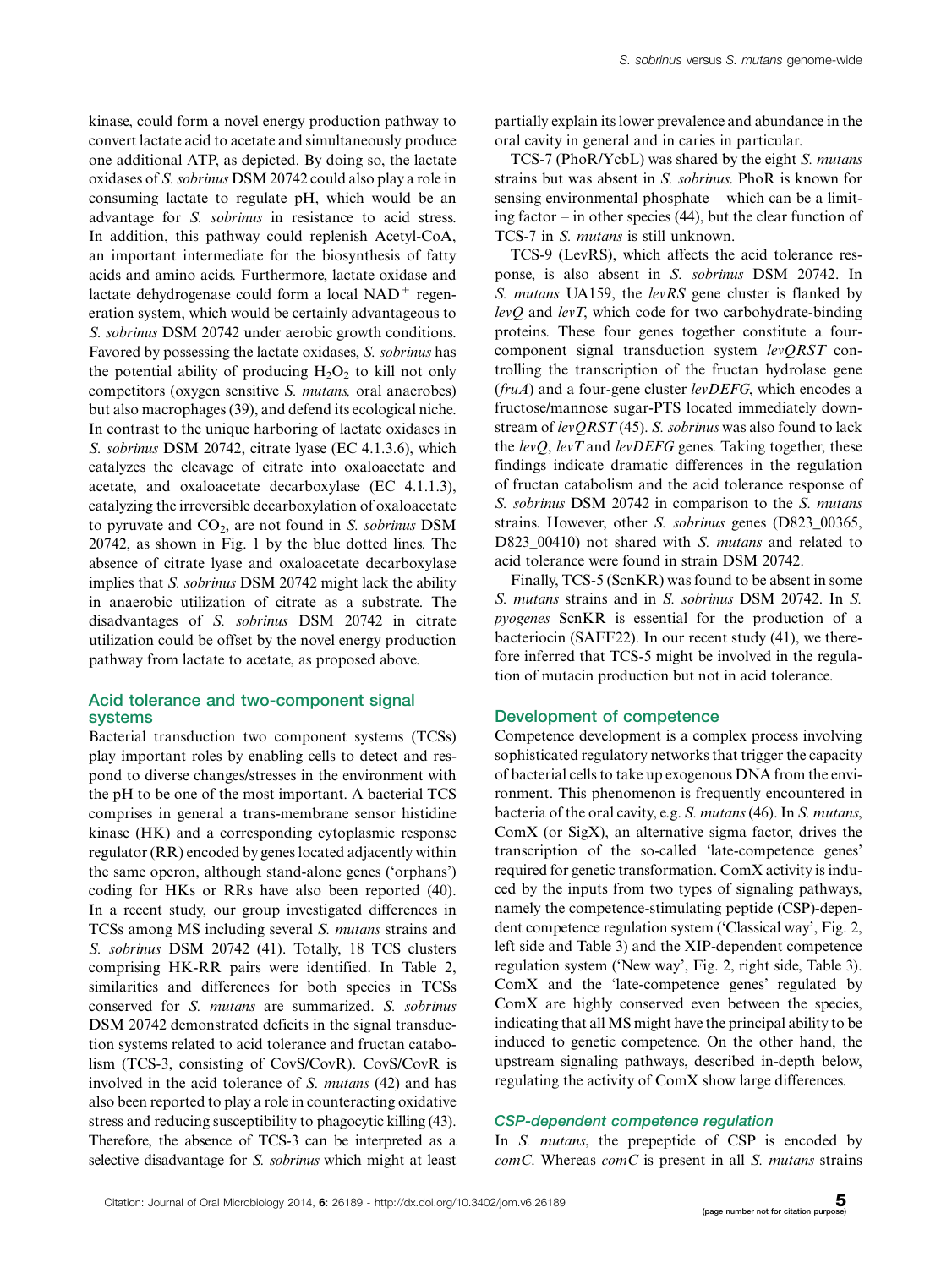|                    |                    |                                                                             | S. mutans              | S. sobrinus |
|--------------------|--------------------|-----------------------------------------------------------------------------|------------------------|-------------|
| <b>TCS cluster</b> | <b>TCS</b> protein | Function                                                                    | 8 strains <sup>a</sup> | DSM 20742   |
| TCS-1              | <b>HK-VicK</b>     | Biofilm development, competence development, oxidative stress tolerance,    | SMU.1516               | D823 04656  |
|                    | RR-VicR            | acid tolerance, autolysin production, glucan metabolism, fructan metabolism | SMU.1517               | D823_04651  |
| TCS-2              | HK-CiaH            | Sucrose-dependent biofilm formation, competence development,                | SMU.1128               | D823 05868  |
|                    | RR-CiaR            | multiple stress response, bacteriocin production                            | SMU.1129               | D823 05873  |
| TCS-3              | <b>HK-CovS</b>     | Acid tolerance, hydrogen peroxide resistance, murine macrophage killing     | SMU.1145c              | Absent      |
|                    | RR-CovR            |                                                                             | SMU.1146c              | Absent      |
| TCS-4              | HK-KinF            | Acid tolerance, pp(G)pp metabolism, control of alarmone synthesis           | <b>SMU.928</b>         | D823 08322  |
|                    | RR-LIrF            |                                                                             | <b>SMU.927</b>         | D823 08327  |
| TCS-5              | <b>HK-ScnK</b>     | Bacteriocin production                                                      | SMU.1814               | Absent      |
|                    | RR-ScnR            |                                                                             | SMU.1815               | Absent      |
| TCS-6              | HK-SpaK            | Bacteriocin production, self-protection against anti-microbial peptides     | <b>SMU.660</b>         | D823 02456  |
|                    | RR-SpaR            |                                                                             | <b>SMU.659</b>         | D823 02461  |
| TCS-7              | HK-PhoR            | Unknown                                                                     | SMU.1037c              | Absent      |
|                    | RR-YcbL            |                                                                             | SMU.1038c              | Absent      |
| TCS-8              | HK-KinG            | Bacteriocin resistance, substrate transport in cell envelope stress         | SMU.1009               | D823 04566  |
|                    | <b>RR-LIrG</b>     |                                                                             | SMU.1008               | D823 04561  |
| TCS-9              | <b>HK-LevS</b>     | Biofilm formation, acid tolerance, fructan metabolism                       | SMU.1965c              | Absent      |
|                    | RR-LevR            |                                                                             | SMU.1964c              | Absent      |
| <b>TCS-10</b>      | HK-LytS            | Biofilm formation, oxidative stress tolerance, autolysis,                   | <b>SMU.577</b>         | D823 00965  |
|                    | RR-LytT            | fructan metabolism, cell wall metabolism                                    | <b>SMU.576</b>         | D823 00970  |
| <b>TCS-11</b>      | <b>HK-LiaS</b>     | Biofilm formation, acid tolerance, cell envelope stress response,           | <b>SMU.486</b>         | D823 03016  |
|                    | RR-LiaR            | bacteriocin production & resistance, sucrose-dependent adherence            | <b>SMU.487</b>         | D823 03011  |
| <b>TCS-12</b>      | HK-HK11            | Unknown                                                                     | SMU.1548c              | D823 06808  |
|                    | RR-RR11            |                                                                             | SMU.1547c              | D823_06803  |
| <b>TCS-13</b>      | HK-ComD            | Biofilm formation, quorum sensing, competence development, bacteriocin      | SMU.1916               | D823_05333  |
|                    | RR-ComE            | production                                                                  | SMU.1917               | D823 05328  |

Table 2. Comparing two component systems between S. mutans [eight strains according to (31)] and S. sobrinus DSM 20742

Only those conserved in S. mutans are discussed for both species. For more information see ref. (41).

<sup>a</sup>All genes shown are conserved for at least seven out of eight strains and the UA159 gene is shown as representative.

investigated so far, it is absent in the two annotated strains S. sobrinus DSM 20742 and TCI-107. Apart from this synthase, all genes required for CSP-dependent signaling that are found in S. mutans are also present in S. sobrinus. The membrane bound ABC-transporter (ComAB), the two-component signal transduction system ComDE, the extracellular protease SepM, which is involved in the processing of 21-CSP to the mature 18-CSP, as well as the HtrA protease, which is thought to degrade extracellular CSP (49), were all identified in S. sobrinus. But as the central  $comC$  homologue is missing in  $S$ . sobrinus, this species cannot develop competence through this signaling pathway, but what about alternatives?

### XIP-dependent competence regulation

A new peptide regulatory system (ComSR) that is independent of CSP and directly activates ComX has been identified by Mashburn-Warren et al. (47). The novel autoinducer XIP (sigX inducing peptide) is synthesized as a prepeptide by the synthase ComS. The membrane protein that processes and exports the 17-mer ComS precursor to the active 7-mer pheromone XIP is unknown. Extracellular XIP is internalized through the peptide transporter OppD. Internalized XIP binds to the transcriptional regulator ComR, which is thereby dimerized and activated. The expression of the synthase ComS, as well as the expression of the alternative sigma-factor ComX, resulting in transcription of the complete transformasome, is controlled by ComR. Deletion of the comR or comS gene completely abolished the competence in S. mutans (47). Thus, ComR is the central regulator for competence in S. mutans and is also required for CSP induced competence development. In our previous study (31), the ComSR regulatory system was identified in all of the S. mutans strains, but not in S. sobrinus DSM 20742. Accordingly, despite the presence of  $\text{com} X$  and the 'late-competence genes', we were not able to obtain the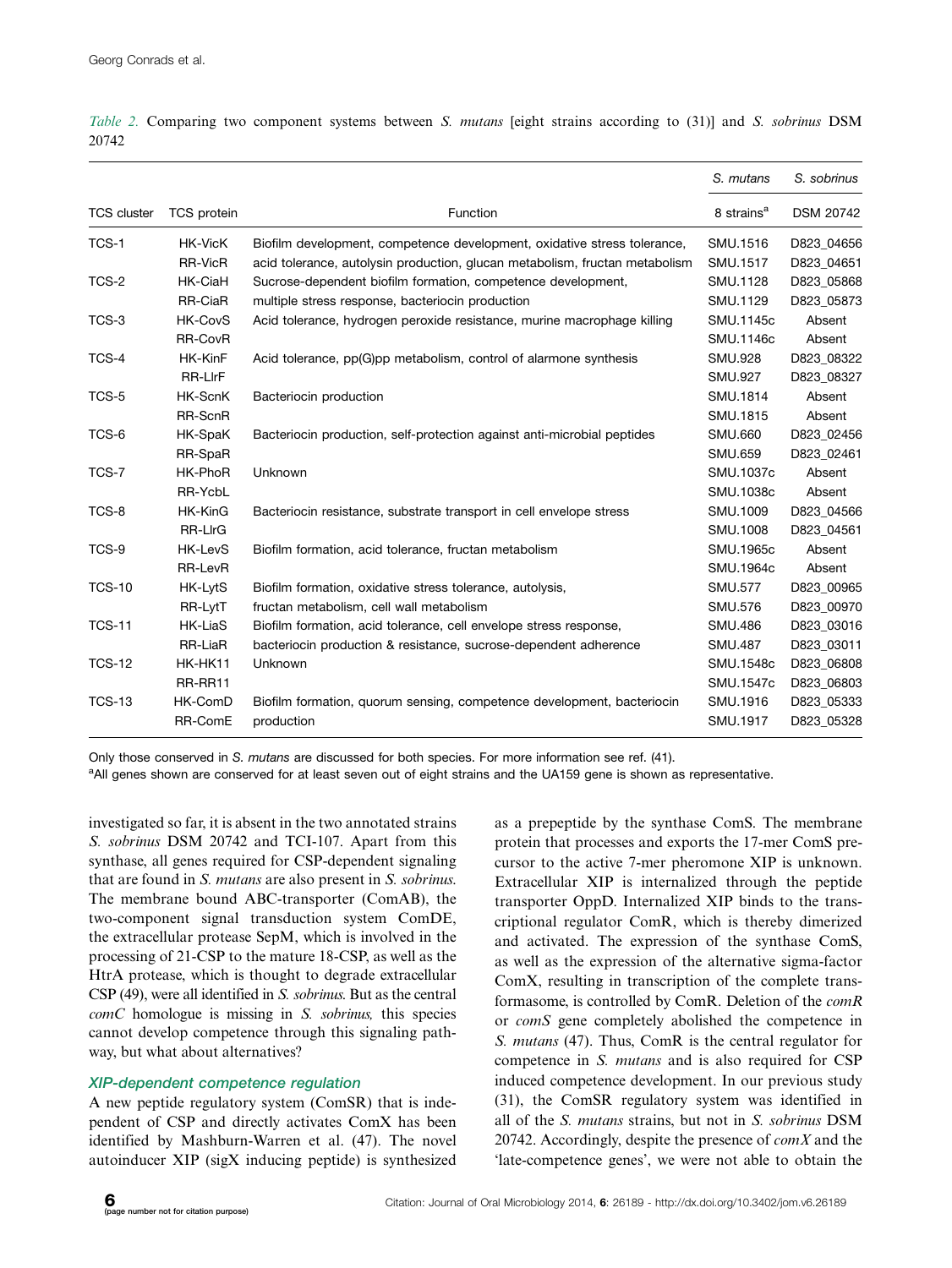

Fig. 2. Key differences in competence-related genes between S. mutans and S. sobrinus. Those which are missing in S. sobrinus are crossed off. Adapted from references (47, 48).

genetic competence state of S. sobrinus DSM 20742 experimentally. Interestingly, S. sobrinus DSM 20742 does harbor the OppD peptide transporter for import of extracellular XIP. Thus, all the genes for both signaling pathways for competence are present, with the exception of the respective autoinducer synthases  $comC$  and  $comS$ , and the essential transcriptional regulator comR.

### Autoinducer-independent competence regulation

Under conditions of biofilm growth the HdrMR system, a novel two-gene regulatory system, has been shown to contribute to competence development through the activation of ComX (50, 51). Microarray analysis revealed that both regulators, ComE and HdrR, activate a large set of genes (50, 51). Recently, Xie et al. (52) identified another regulatory system in S. mutans, designated BrsRM, that regulates bacteriocin-related genes but also affects the HdrRM system. In our recent study, HdrR and the complete BrsRM system were found absent in S. sobrinus.

### Distribution of bacteriocin-related proteins

Bacteriocins are proteinaceous antimicrobials produced by bacteria to kill or inhibit the growth of similar or closely related bacterial strains. Bacteriocins produced by MS are named 'mutacins'. As dental plaque, the dominating niche of MS, is a multispecies biofilm community that harbors many microorganisms, mutans group strains have developed a variety of mutacins to inhibit the growth of competitors, such as mitis group streptococci (53-55). In our previous study (31), information about known mutacins as well as mutacin-immunity proteins was collected from the NCBI ([http://www.ncbi.nlm.nih.](http://www.ncbi.nlm.nih.gov) [gov\)](http://www.ncbi.nlm.nih.gov) and Oralgen [\(http://www.oralgen.lanl.gov/\)](http://www.oralgen.lanl.gov/) databases. The collected protein sequences were used to blast against the proteomes of eight S. mutans strains and S. sobrinus DSM 20742 to see whether or not these known mutacins and corresponding immunity proteins exist in both species in a similar or different pattern. Distributions of identified mutacins and mutacin-immunity proteins are summarized in Table 4. Diversity of Streptococcus bacteriocins has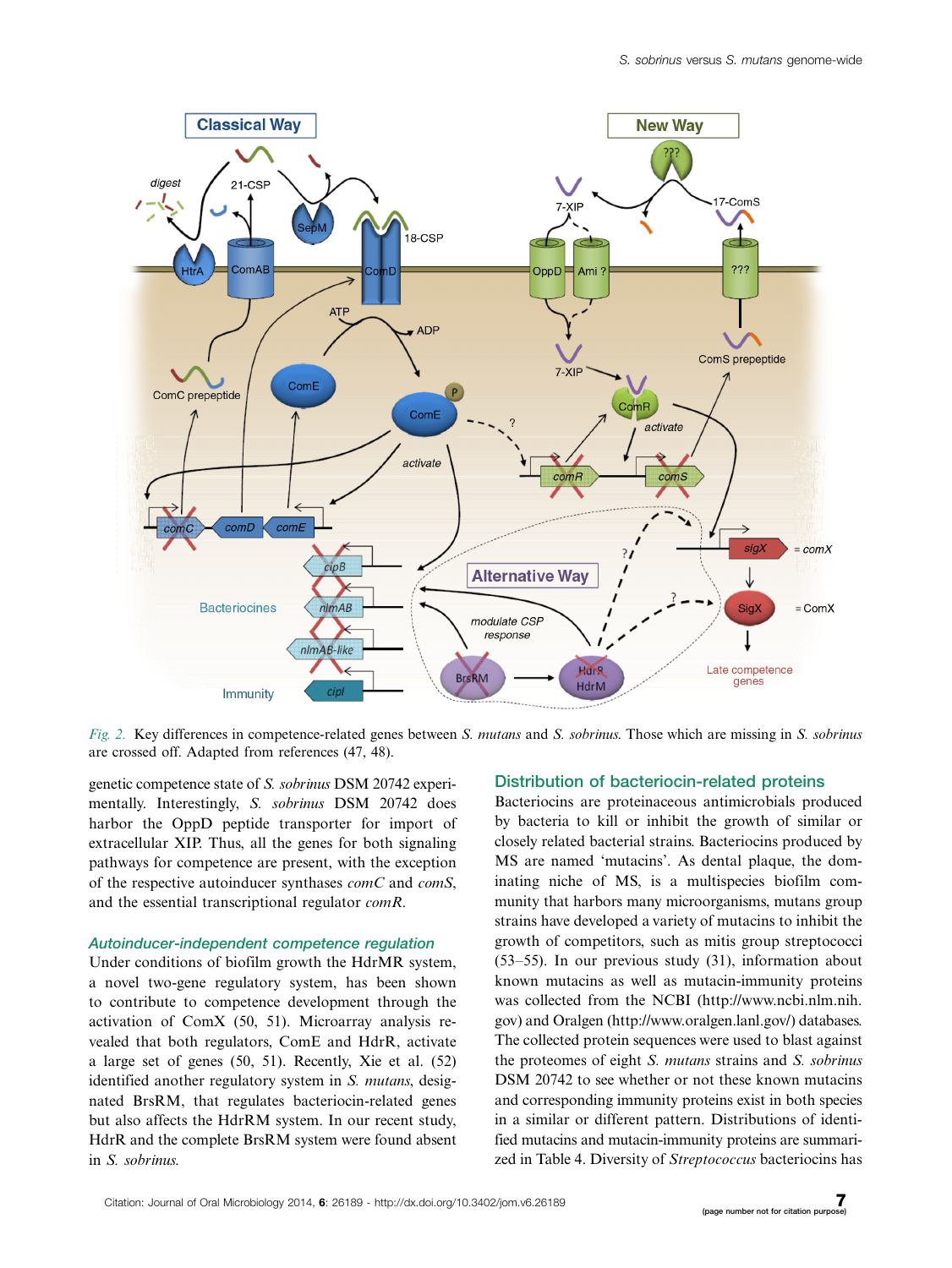|                 |             |                                                                 | S. mutans                  | S. sobrinus            |
|-----------------|-------------|-----------------------------------------------------------------|----------------------------|------------------------|
| Group           | Name        | Function                                                        | Eight strains <sup>a</sup> | <b>DSM 20742</b>       |
| Classical way   | ComC        | Competence stimulating peptide, precursor                       | SMU.1915                   | Absent                 |
|                 |             | ComA/NImT Competence factor and non-lantibiotic mutacin         | SMU.286 SMU.1881c          | D823_05343             |
|                 |             | transporter ATP-binding/permease protein                        |                            | D823_01400             |
|                 |             | ComB/NImE Accessory factor for NImT                             | <b>SMU.287</b>             | D823_05923             |
|                 | SepM        | Cell surface-associated protease cleavage CSP                   | <b>SMU.518</b>             | D823_08607             |
|                 | ComD        | Histidine kinase                                                | SMU.1916                   | D823_05333             |
|                 | ComE        | Response regulator                                              | SMU.1917                   | D823_05328             |
|                 |             |                                                                 |                            | D823_7992 <sup>b</sup> |
|                 | <b>HtrA</b> | Serine protease                                                 | SMU.2164                   | D823 03191             |
| New way         | ComS        | comX-inducing peptide (XIP) precursor                           | NC_004350.2                | Absent                 |
|                 |             |                                                                 | (62613-62666)a             |                        |
|                 | ComR        | ComS receptor                                                   | <b>SMU.61</b>              | Absent                 |
| Alternative way | <b>HdrM</b> | High-density responsive membrane protein                        | SMU.1855                   | D823_08222             |
|                 | <b>HdrR</b> | High-density responsive regulator                               | SMU.1854                   | Absent                 |
|                 | <b>BrsM</b> |                                                                 | SMU.2081                   | Absent                 |
|                 | <b>BrsR</b> |                                                                 | SMU.2080                   | Absent                 |
|                 | OppD        | Oligopeptide ABC transporter                                    | <b>SMU.258</b>             | D823_04322             |
| Late competence | ComX (SigX) | Competence-specific sigma factor                                | SMU.1997                   | D823_08887             |
|                 | ComEA       | Competence protein                                              | <b>SMU.625</b>             | D823_08107             |
|                 | ComEC       | Competence protein; possible integral membrane protein          | <b>SMU.626</b>             | D823_08117             |
|                 | CoiA        | Competence protein CoiA                                         | <b>SMU.644</b>             | D823_01025             |
|                 | EndA        | Competence-associated membrane nuclease (DNA-entry nuclease)    | SMU.1523                   | D823_09687             |
|                 | ComG        | Competence protein G                                            | SMU.1981c                  | D823_01170             |
|                 | ComYD       | Competence protein ComYD                                        | SMU.1983                   | D823_01160             |
|                 | ComYC       | Competence protein ComYC,                                       | SMU.1984                   | D823_01155             |
|                 |             | Possible competence-induced protein                             | SMU.2075c                  | D823_03558             |
|                 | CinA        | Competence damage-inducible protein A                           | SMU.2086                   | D823_03593             |
|                 | ComYB       | Competence protein; general (type II) secretory pathway protein | SMU.1985                   | D823_01150             |
|                 | ComYA       | Late competence protein; type II secretion system protein       | <b>SMU.1987</b>            | D823_01145             |
|                 | ComFC       | Late competence protein required for DNA uptake                 | <b>SMU.499</b>             | D823_02981             |
|                 | ComFA       | Late competence protein F                                       | <b>SMU.498</b>             | D823_02986             |
|                 | CinA        | Competence damage-inducible protein A                           | SMU.2086                   | D823_03593             |

Table 3. Comparing competence development-related systems between S. mutans UA159 [and orthologs of seven additional strains according to (31)] and S. sobrinus DSM 20742

<sup>a</sup>All genes shown are conserved for at least seven out of eight strains and the UA159 gene variant is shown as representative. <sup>b</sup>The gene D823\_7992 is very similar to D823\_5328 but found distantly on a different contig.

been reported previously (56, 57). An interesting new result is that, in contrast to S. mutans strains, S. sobrinus DSM 20742 does not possess any genes coding for mutacin or mutacin-like proteins.

Mutacin-Smb has been identified in S. mutans and S. ratti previously (58, 59). Mutacin-K8 is an ortholog of the bacteriocin Streptococcin A-FF22 identified in group-A streptococci (60), and its production system has also been previously identified in the S. mutans strains K8 (61), KK23, and NN20125 (31). Possibly caused by transposase activity, the complete mutacin-K8 production system can be disrupted leaving partial orthologs which we found in S. mutans AC4446, UA159, 5DC8,

and KK21 (31). Lantibiotic mutacins, mutacin-I (62), mutacin-II (63) and mutacin-III (64) are found in only a few strains of S. mutans so far. Mutacin-IV, nonlantibiotic bacteriocins coded by nlmA/B, was discovered first in S. mutans UA140 to be active against the mitis group streptococci (65). We found  $nlmA/B$  in most S. mutans strains but not in S. sobrinus DSM 20742, the latter even negative for mutacin-IV-like protein encoding genes. Interestingly, the immunity protein for mutacin-IV (SMU.152) was identified in all mutacin-IV-negative strains including S. sobrinus, consistent with the fact that no inhibition phenomenon has been observed yet among different MS strains. Mutacin-V, another non-lantibiotic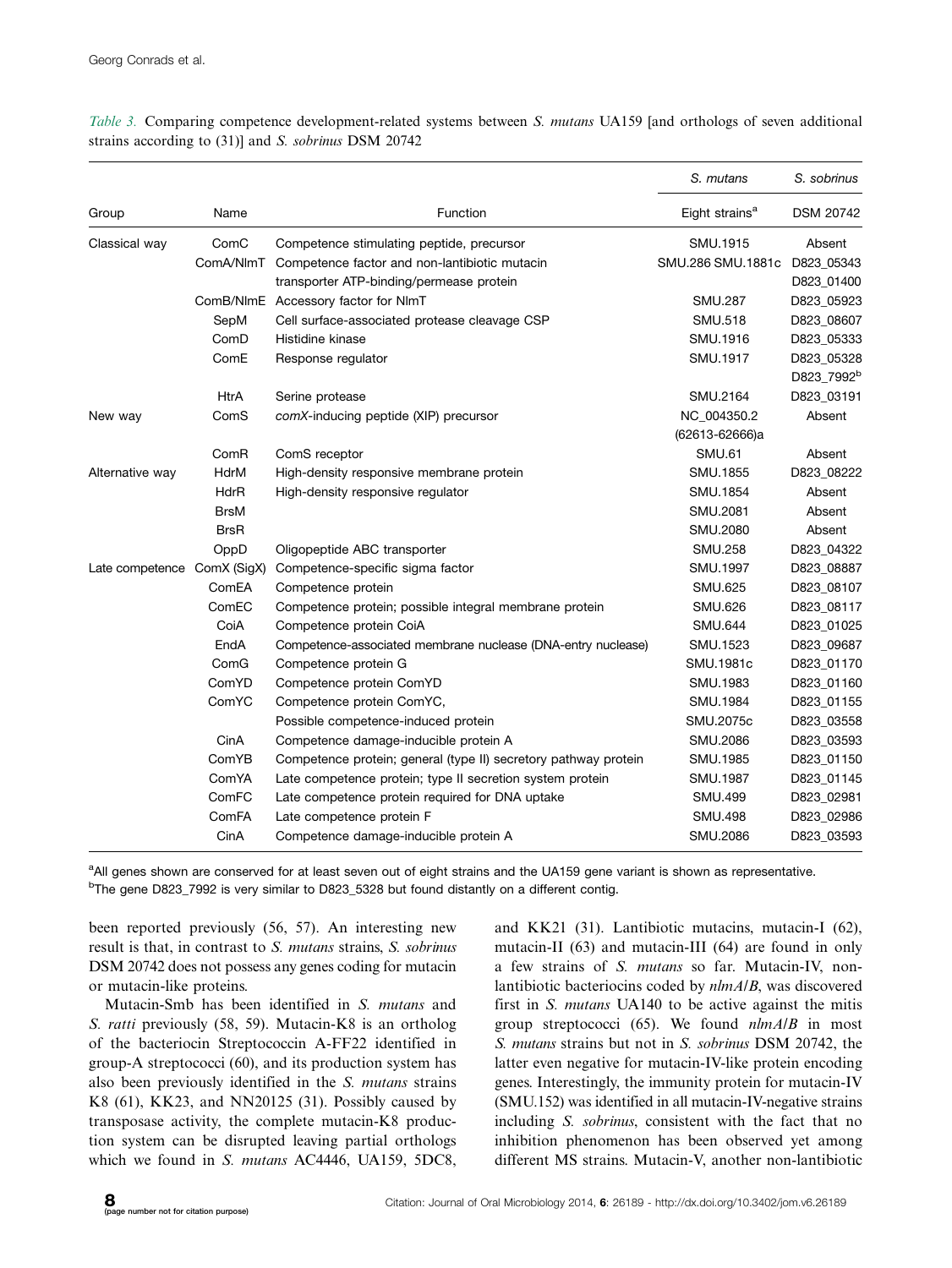|                                | S. mutans        | S. sobrinus      |
|--------------------------------|------------------|------------------|
| Mutacin/immunity protein       | Eight strains    | <b>DSM 20742</b> |
| Lantibiotic mutacins           |                  |                  |
| Mutacin-Smb                    | Rare             | Absent           |
| Mutacin-I                      | Rare             | Absent           |
| Mutacin-II                     | Rare             | Absent           |
| Mutacin-III                    | Rare             | Absent           |
| Mutacin-K8                     | Rare             | Absent           |
| Non-lantibiotic bacteriocins   |                  |                  |
| Mutacin-IV (NImA)              | Frequent         | Absent           |
| Mutacin-IV (NImB)              | Frequent         | Absent           |
| Mutacin-IV like (SMU.283)      | Conserved        | Absent           |
| Immunity protein of Mutacin-IV | Highly conserved | Present          |
| Mutacin-V (CipB)               | Frequent         | Absent           |
| Cipl, immunity protein of CipB | Very frequent    | Absent           |
| Homolog of Cipl                | Frequent         | Present          |
| SMU.423 (possible bacteriocin) | Conserved        | Present          |
| NImT/ComA                      | Conserved        | Present          |
| ATP-binding protein of NImTE   | Frequent         | Present          |
| NImE/ComB (accessory factor    | Highly conserved | Present          |
| for NImT)                      |                  |                  |

Table 4. Comparing bacteriocin and corresponding immunity proteins between *S. mutans* [eight strains according to (31)] and S. sobrinus DSM 20742

peptide coded by cipB, was frequently found in S. mutans strains (exceptions are, however, reference strains ATCC 15175 and NCTC 11060) but not in S. sobrinus DSM 20742. There are two homologs of mutacin-V immunity protein in S. mutans UA159, namely the product of SMU. 1913 and CipI (SMU.925) (66, 67); the latter is supposed to be the key factor of immunity. All the S. mutans strains investigated by our group together with S. sobrinus DSM 20742 possess at least one orthologous gene encoding one of the two mutacin-V immunity proteins so that they might not be inhibited by mutacin-V producing strains. Furthermore, a possible non-lantibiotic bacteriocin peptidegene (SMU.423) was found to be conserved in S. mutans and present in S. sobrinus DSM 20742. In addition, putative ComAB (NlmTE), which has been proved to be the transporter complex of mutacin IV or - more likely - for multi-type non-lantibiotic bacteriocins in S. mutans (31, 68), are identified in all S. mutans strains and S. sobrinus. It may very be possible that this bacteriocin is similar to the mutacin isolated from S. sobrinus strain MT6223 that proved to be competitive with *S. mutans* in rat models (69).

To summarize, S. sobrinus DSM 20742 (and confirmed in TCI-107) does not possess any genes coding for mutacin or mutacin-like proteins including Mutacin-Smb, Mutacin-K8, Mutacin-I-III, Mutacin-IV (NlmA and B), and Mutacin-V, although bacteriocin-like proteins from S. sobrinus have been found for individual strains.

However, searching among the bacteriocin/immunity genes discovered exclusively in S. sobrinus (and not in S. mutans), two immunity protein encoding genes but no additional bacteriocin-gene were identified (function in brackets): D823\_05508 (immunity protein PlnI-like) and D823\_03977 (putative bacteriocin immunity protein).

The accumulation and conservation of mutacin immunity proteins apparently play an important role for the survival of all MS strains and species in a bacteriocin-rich environment.

### Oxidative stress defense systems

For protection against reactive oxygen species (such as  $O_2^-$ ,  $H<sub>2</sub>O<sub>2</sub>$ , HO·) or adaptation to oxidative stresses, aerobes and facultative anaerobes have evolved efficient defense systems, comprising an array of antioxidant enzymes such as catalase, superoxide dismutase (SOD), alkylhydroperoxide reductase (AhpCF), Dps-like peroxide resistance protein (Dpr), thioredoxin reductase, and glutathione reductase, which have been identified in many bacterial species. By searching for known antioxidant systems in the genomes of sequenced mutans streptococcal strains, we obtained an overview of putative oxidative defense systems (31) summarized in Table 5. Catalase, which catalyzes the decomposition of hydrogen peroxide, was never found in any of the mutans streptococcal strains but other classes of oxygen tolerance-related proteins do exist.

First, SOD, which catalyzes the dismutation of superoxide into oxygen and hydrogen peroxide, was found in all strains of our study conserved including S. sobrinus DSM 20742 and it is present in S. sobrinus TCI-107 in two copies.

Next, it has been reported that both the bi-component peroxidase system AhpF/AhpC (catalyzing the NADHdependent reduction of organic hydroperoxides and/or  $H<sub>2</sub>O<sub>2</sub>$  to their respective alcohol) and Dpr (a ferritin-like iron-binding protein) confer tolerance to oxidative stress in S. mutans (70). AhpF/AhpC-genes were present in all S. mutans strains, but were absent in S. sobrinus DSM 20742 (31) indicating that these genes do not form an essential peroxide tolerance system for MS. Indeed, Higuchi et al.  $(36)$  found that a double  $ahpFlahpC$ mutant still showed the same level of peroxide tolerance as the defect could be complemented by the S. mutans-dpr gene. Dpr homologs were found in all S. mutans strains and in S. sobrinus underlining the essential function in oxygen tolerance.

Thioredoxins are a class of small redox mediator proteins known to be present in all organisms. They are involved in many important biological processes, including redox signaling. The flavor enzyme thioredoxin reductase keeps thioredoxins in the reduced state in a NADPHdependent reaction (71). They act as electron donors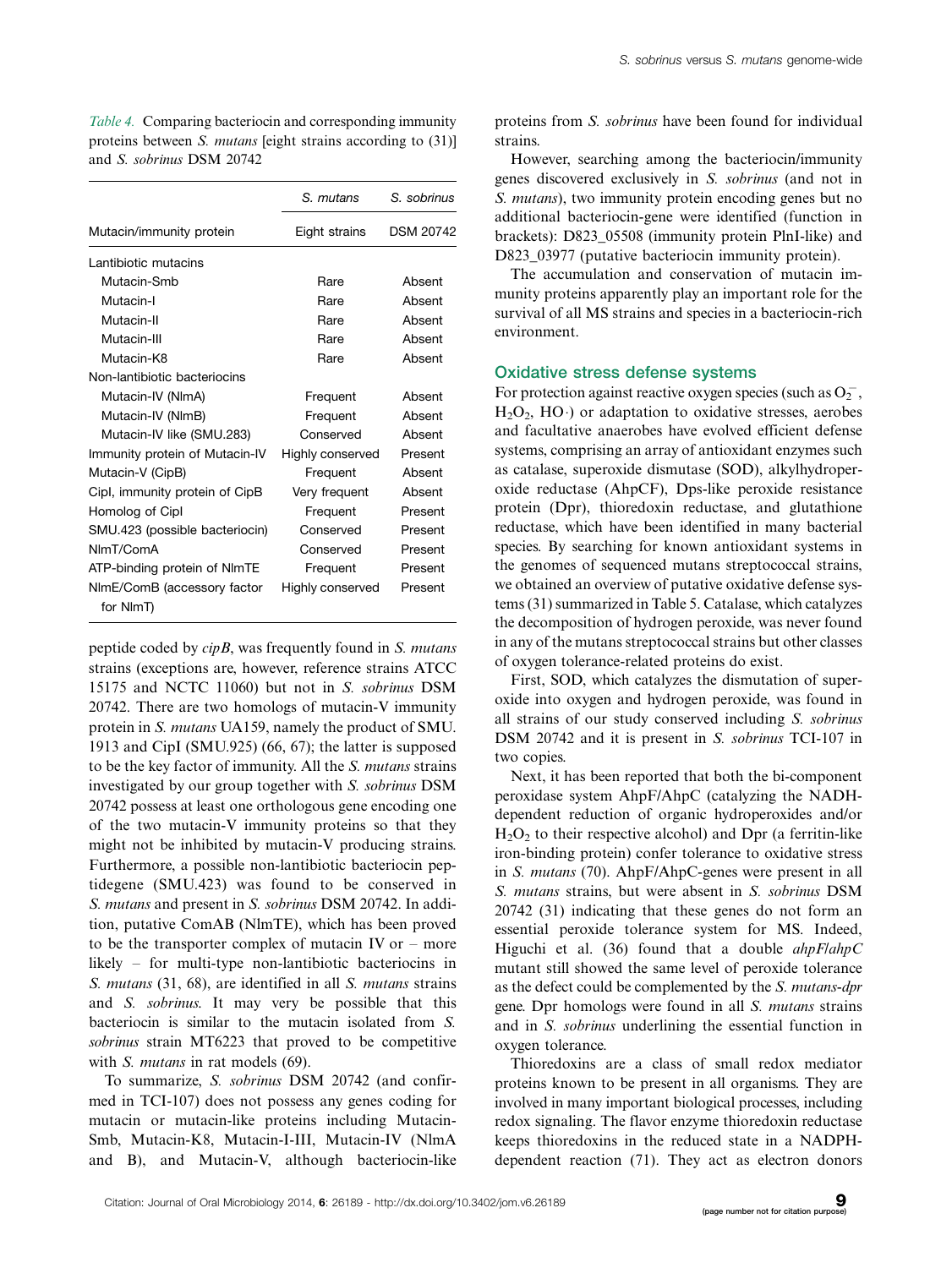|                     |             |                                                  | S. mutans                  | S. sobrinus      |  |
|---------------------|-------------|--------------------------------------------------|----------------------------|------------------|--|
| Class               | Name        | <b>Function</b>                                  | Eight strains <sup>a</sup> | <b>DSM 20742</b> |  |
| <b>SOD</b>          | Sod         | Superoxide dismutase                             | SMU.629                    | D823 08152       |  |
| AhpF/AhpC system    | AhpC        | Alkyl hydroperoxide reductase, subunit C         | <b>SMU.764</b>             | Absent           |  |
|                     | AhpF (Nox1) | Alkyl hydroperoxide reductase, subunit F         | <b>SMU.765</b>             | Absent           |  |
| Dpr                 | Dpr         | Peroxide resistance protein/iron binding protein | SMU.540                    | D823 02352       |  |
| Thioredoxin system  | <b>TrxB</b> | Thioredoxin reductase (NADPH)                    | SMU.463                    | D823 01947       |  |
|                     | <b>TrxB</b> | Thioredoxin reductase                            | <b>SMU.869</b>             | D823 01550       |  |
|                     | TrxA        | Thioredoxin                                      | SMU.1869                   | D823 06913       |  |
|                     | <b>TrxH</b> | Thioredoxin family protein                       | SMU.1971c                  | D823 08552       |  |
|                     |             | Thioredoxin family protein                       | SMU.1169c                  | Absent           |  |
|                     | Tpx         | Thiol peroxidase                                 | <b>SMU.924</b>             | D823 07595       |  |
| Glutaredoxin system | GshAB       | Glutathione biosynthesis bifunctional protein    | <b>SMU.267c</b>            | D823 06703       |  |
|                     | GshR        | Glutathione reductase                            | <b>SMU.838</b>             | D823 04976       |  |
|                     | GshR        | Glutathione reductase                            | <b>SMU.140</b>             | Absent           |  |
|                     | NrdH        | Glutaredoxin                                     | SMU.669c                   | D823 05398       |  |

Table 5. Comparing proteins involved in oxygen tolerance between S. mutans [eight strains according to (31)] and S. sobrinus DSM 20742

<sup>a</sup>All genes shown are conserved for at least seven out of eight strains and the UA159 gene variant is shown as representative.

to many proteins including thiol peroxidases (72). Thioredoxin, thioredoxin reductase and thiol peroxidase, the components of the thioredoxin system, were identified in all S. mutans strains and in S. sobrinus DSM 20742. Thioredoxin family proteins (SMU.1971c and SMU.1169c) are found to be present in nearly all strains, except for S. sobrinus DSM 20742, which lacks any ortholog of SMU1169c (31).

Finally, glutaredoxins share many functions of thioredoxins. But they are oxidized by their corresponding substrates and reduced by glutathione (GSH) (73). The resulting oxidized glutathione (GSSG) is regenerated by glutathione reductase. Together, these components comprise the glutathione system (74). Several S. mutans strains possess two glutathione reductase orthologs (SMU.140 and SMU.838). In contrast, S. sobrinus DSM 20742 possesses an ortholog for SMU.838 but not for SMU.140, possibly leading to a reduced potential for re-generation of GSH from GSSG and weakening its oxidative resistance.

## Link between acidogenicity, aciduricity, biofilm formation, mutacin production, competence and - ultimately - cariogenicity

The main virulence traits of S. mutans - adherence, acidogenicity, aciduricity, biofilm formation and mutacin production - as well as its ability to incorporate foreign DNA into its genome (genetic competence) are controlled or modulated by quorum sensing and thus depending on its own cell number but maybe also on cell numbers of cohabitants. For S. mutans, it has recently been shown that the complete quorum sensing system is induced by co-culture with the human pathogenic fungus Candida

albicans (75). Additionally, both strains grow better together than as a monoculture, suggesting that this synergism may lead to enhanced cariogenicity. This could recently be confirmed in an animal model (76). Interestingly, one main cariogenic trait of S. mutans, the synthesis of extracellular glucans and fructans, was strongly inhibited in co-culture (75). Similar studies on S. sobrinus are missing but – without competence so far investigated – such a co-stimulation is not expected.

Clearly the influence of inter-species communication for caries development warrants further studies.

In summary, this work compares two main cariogenic MS on a whole genome level. Although more aciduric and acidogenic, by many other ecologically important features, S. sobrinus seems to be weaker in its cariogenic potential. As rapid adherence to the pellicle coated tooth surface is crucial for colonization and expressing cariogenic potential, the down-regulation of surface antigen SpaA by the negative regulator Par, which is only found in S. sobrinus but not in S. mutans, could be essential. Furthermore, the lack of genetic competence of S. sobrinus limits its evolutionary potential. However, we have to keep in mind that this analysis is based on about 8-20 annotated S. mutans strains but on only two S. sobrinus strains. In total we found about 470 genes in S. sobrinus DSM 20742 - about half of them hypothetical proteins with no allocated or known function so  $far$  – with no orthologs in S. mutans. Thus, S. sobrinus possess much more potential yet to be discovered. Finally, this comparison of genetic inventory (genotypes) might help to describe or predict phenotypes but there are more factors, especially in a very complex habitat like the human oral cavity, which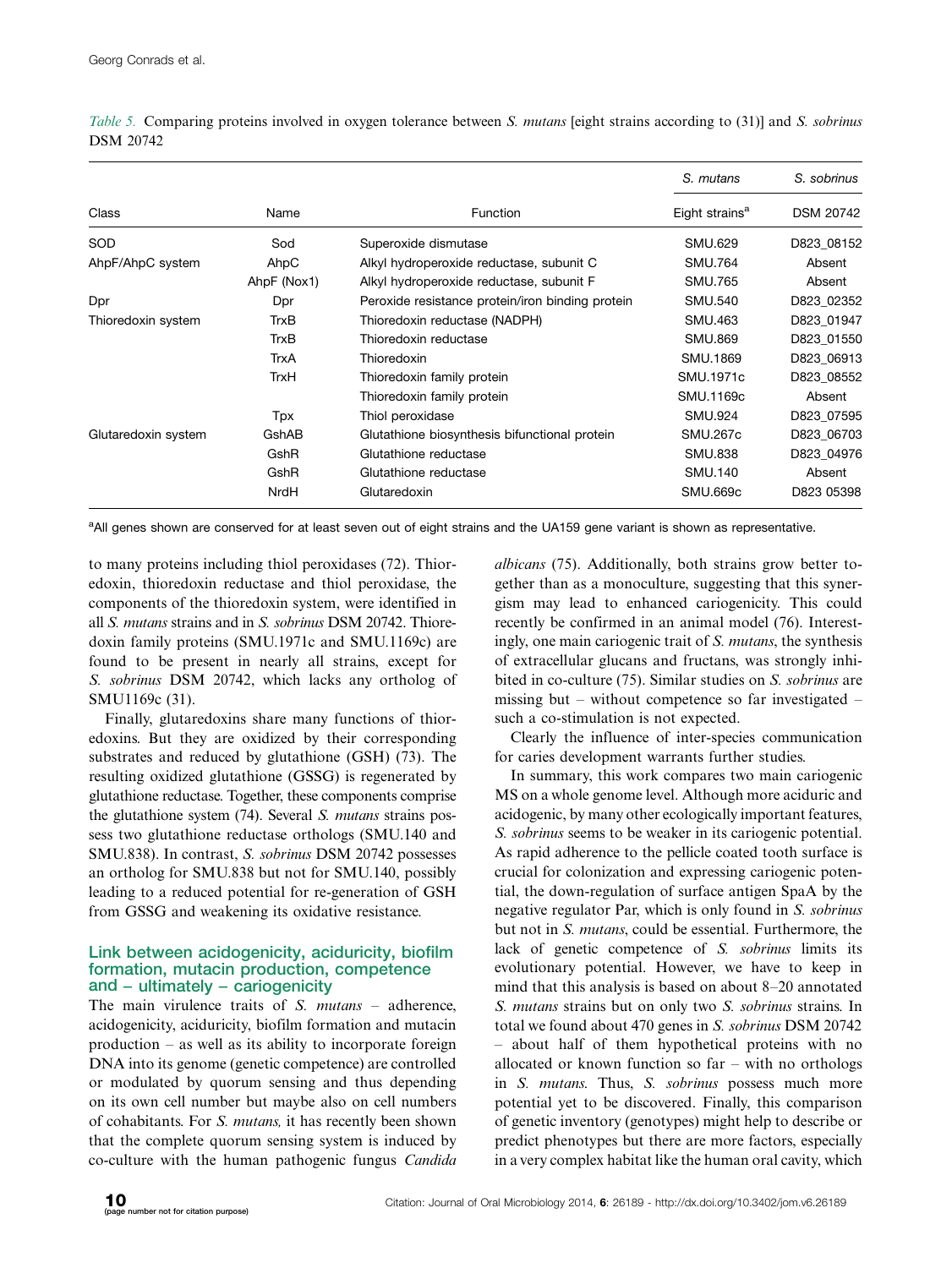certainly influence the true cariogenic potential of those organisms.

### Acknowledgements

This work is based on two former publications (Song et al. BMC Genomics 2012 and 2013) and we wish to thank the co-authors Padhmanand Sudhakar, Wei Wang, Anke Rheinberg (former Brock), Jibin Sun, and Michael Reck for their contributions.

### Conflict of interest and funding

There is no conflict of interest in the present study for any of the authors. This work was funded as part of the BioInSys project No. 0315411D by the German Ministry of Education and Research (BMBF, call MedSys). We thank all collaborative partners here.

### **References**

- 1. Loesche WJ. Chemotherapy of dental plaque infections. Oral Sci Rev 1976; 9: 65-107.
- 2. Marsh PD. Microbial ecology of dental plaque and its significance in health and disease. Adv Dent Res 1994; 8: 263-71.
- 3. Takahashi N, Nyvad B. Caries ecology revisited: microbial dynamics and the caries process. Caries Res 2008; 42: 409-18.
- 4. Rosier BT, De Jager M, Zaura E, Krom BP. Historical and contemporary hypotheses on the development of oral diseases: are we there yet? Front Cell Infect Microbiol 2014; 4: 92.
- 5. de Soet JJ, Nyvad B, Kilian M. Strain-related acid production by oral streptococci. Caries Res 2000; 34: 486-90.
- 6. Carlsson P, Gandour IA, Olsson B, Rickardsson B, Abbas K. High prevalence of mutans streptococci in a population with extremely low prevalence of dental caries. Oral Microbiol Immunol 1987; 2: 121-4.
- 7. Loesche WJ. Role of Streptococcus mutans in human dental decay. Microbiol Rev 1986; 50: 353-80.
- 8. de Soet JJ, Toors FA, de Graaff J. Acidogenesis by oral streptococci at different pH values. Caries Res 1989; 23: 14-17.
- 9. de Soet JJ, van Loveren C, Lammens AJ, Pavicic MJ, Homburg CH, ten Cate JM, et al. Differences in cariogenicity between fresh isolates of Streptococcus sobrinus and Streptococcus mutans. Caries Res 1991; 25: 116-22.
- 10. Okada M, Kawamura M, Oda Y, Yasuda R, Kojima T, Kurihara H. Caries prevalence associated with Streptococcus mutans and Streptococcus sobrinus in Japanese schoolchildren. Int J Paediatr Dent 2012; 22: 342-8.
- 11. Okada M, Taniguchi Y, Hayashi F, Doi T, Suzuki J, Sugai M, et al. Late established mutans streptococci in children over 3 years old. Int J Dent 2010; 2010: 732468.
- 12. Okada M, Soda Y, Hayashi F, Doi T, Suzuki J, Miura K, et al. Longitudinal study of dental caries incidence associated with Streptococcus mutans and Streptococcus sobrinus in pre-school children. J Med Microbiol 2005; 54: 661-5.
- 13. Sanchez-Acedo M, Montiel-Company JM, Dasi-Fernandez F, Almerich-Silla JM. Streptococcus mutans and Streptococcus sobrinus detection by polymerase chain reaction and their relation to dental caries in 12 and 15 year-old schoolchildren in Valencia (Spain). Med Oral Patol Oral Cir Bucal 2013; 18: 839-e45.
- 14. Holbrook WP, Magnusdottir MO. Studies on strains of Streptococcus mutans isolated from caries-active and caries-free individuals in Iceland. J Oral Microbiol 2012; 4: 10611, doi: <http://dx.doi.org/10.3402/jom.v6.2658410611>
- 15. Lindquist B, Emilson CG. Interactions between and within Streptococcus mutans and Streptococcus sobrinus isolated from humans harboring both species. Scand J Dent Res 1991; 99: 498-504.
- 16. Lindquist B, Emilson CG. Dental location of Streptococcus mutans and Streptococcus sobrinus in humans harboring both species. Caries Res 1991; 25: 146-52.
- 17. Lindquist B, Emilson CG. Colonization of Streptococcus mutans and *Streptococcus sobrinus* genotypes and caries development in children to mothers harboring both species. Caries Res 2004; 38: 95-103.
- 18. Caufield PW, Cutter GR, Dasanayake AP. Initial acquisition of mutans streptococci by infants: evidence for a discrete window of infectivity. J Dent Res 1993; 72: 37-45.
- 19. Straetemans MM, van Loveren C, de Soet JJ, de Graaff J, ten Cate JM. Colonization with mutans streptococci and lactobacilli and the caries experience of children after the age of five. J Dent Res 1998; 77: 1851-5.
- 20. Zhang P, Jespersgaard C, Lamberty-Mallory L, Katz J, Huang Y, Hajishengallis G, et al. Enhanced immunogenicity of a genetic chimeric protein consisting of two virulence antigens of Streptococcus mutans and protection against infection. Infect Immun 2002; 70: 6779-87.
- 21. Jakubovics NS, Stromberg N, van Dolleweerd CJ, Kelly CG, Jenkinson HF. Differential binding specificities of oral streptococcal antigen I/II family adhesins for human or bacterial ligands. Mol Microbiol 2005; 55: 1591-605.
- 22. Zhang S, Green NM, Sitkiewicz I, Lefebvre RB, Musser JM. Identification and characterization of an antigen I/II family protein produced by group A Streptococcus. Infect Immun 2006; 74: 4200-13.
- 23. Demuth DR, Davis CA, Corner AM, Lamont RJ, Leboy PS, Malamud D. Cloning and expression of a Streptococcus sanguis surface antigen that interacts with a human salivary agglutinin. Infect Immun 1988; 56: 2484-90.
- 24. van Raamsdonk M, de Soet JJ, Jones CL, de Graaff J. Effect of antibodies on the chain length and growth of Streptococcus sobrinus. Caries Res 1997; 31: 35-40.
- 25. Nobbs AH, Lamont RJ, Jenkinson HF. Streptococcus adherence and colonization. Microbiol Mol Biol Rev 2009; 73: 407-50, table of contents.
- 26. Lawrence MC, Pilling PA, Epa VC, Berry AM, Ogunniyi AD, Paton JC. The crystal structure of pneumococcal surface antigen PsaA reveals a metal-binding site and a novel structure for a putative ABC-type binding protein. Structure 1998; 6: 1553-61.
- 27. Staat RH, Peyton JC. Adherence of oral streptococci: evidence for nonspecific adsorption to saliva-coated hydroxylapatite surfaces. Infect Immun 1984; 44: 653-9.
- 28. Gibbons RJ, Cohen L, Hay DI. Strains of Streptococcus mutans and Streptococcus sobrinus attach to different pellicle receptors. Infect Immun 1986; 52: 555-61.
- 29. Rolla G, Ciardi JE, Schultz SA. Adsorption of glucosyltransferase to saliva coated hydroxyapatite. Possible mechanism for sucrose dependent bacterial colonization of teeth. Scand J Dent Res 1983; 91: 112-17.
- 30. Walker GJ, Brown RA, Taylor C. Activity of Streptococcus mutans alpha-D-glucosyltransferases released under various growth conditions. J Dent Res 1984; 63: 397-400.
- 31. Song L, Wang W, Conrads G, Rheinberg A, Sztajer H, Reck M, et al. Genetic variability of mutans streptococci revealed by wide whole-genome sequencing. BMC Genomics 2013; 14: 430.
- 32. Nanbu A, Hayakawa M, Takada K, Shinozaki N, Abiko Y, Fukushima K. Production, characterization, and application of monoclonal antibodies which distinguish four glucosyltransferases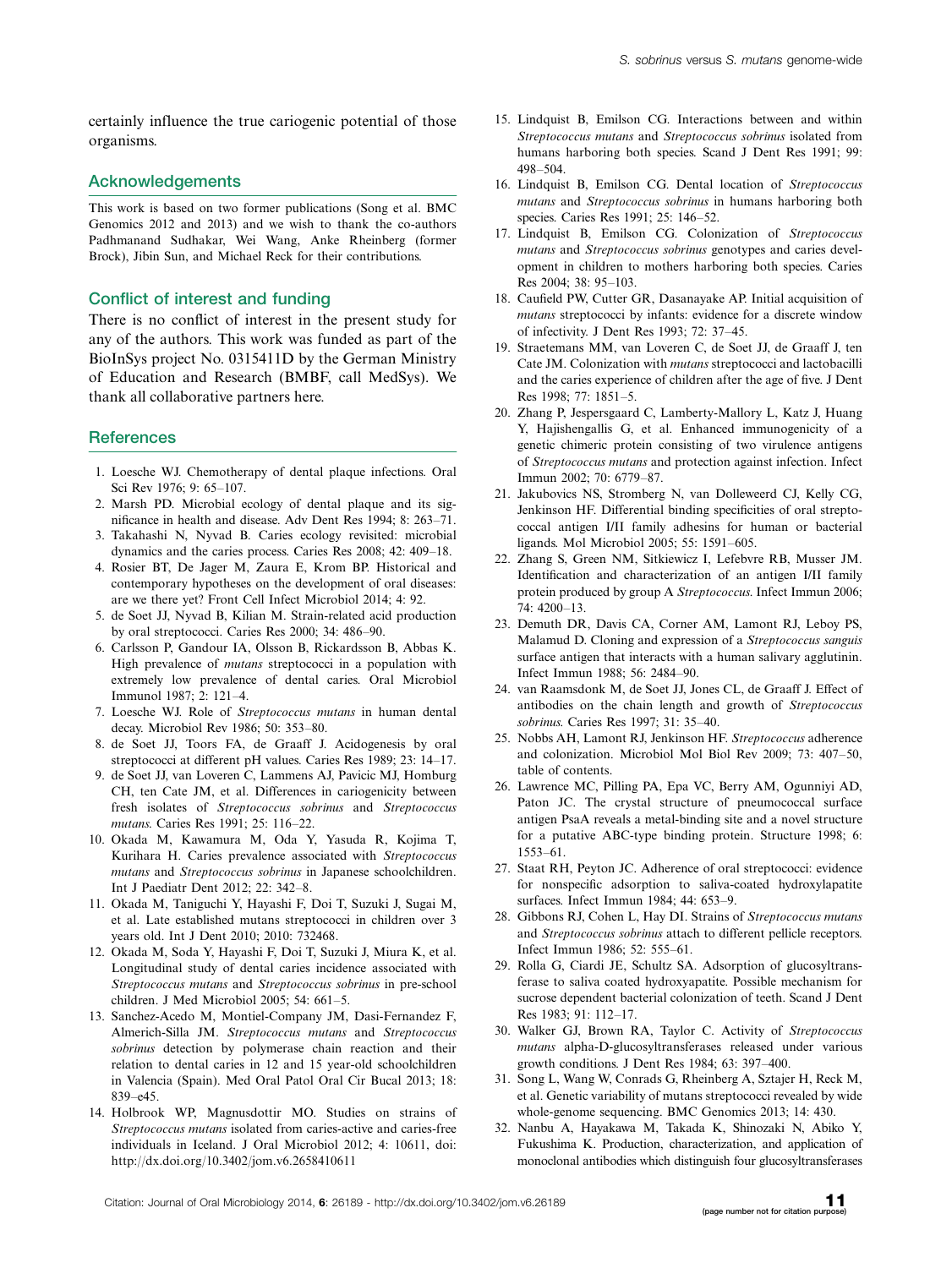from Streptococcus sobrinus. FEMS Immunol Med Microbiol 2000; 27: 9-15.

- 33. Banas JA, Vickerman MM. Glucan-binding proteins of the oral streptococci. Crit Rev Oral Biol Med 2003; 14: 89-99.
- 34. Homer KA, Patel R, Beighton D. Effects of N-acetylglucosamine on carbohydrate fermentation by Streptococcus mutans NCTC 10449 and Streptococcus sobrinus SL-1. Infect Immun 1993; 61: 295-302.
- 35. Moye ZD, Zeng L, Burne RA. Modification of gene expression and virulence traits in Streptococcus mutans in response to carbohydrate availability. Appl Environ Microbiol 2014; 80: 972-85.
- 36. Higuchi M, Yamamoto Y, Kamio Y. Molecular biology of oxygen tolerance in lactic acid bacteria: functions of NADH oxidases and Dpr in oxidative stress. J Biosci Bioeng 2000; 90: 484-93.
- 37. Garcia-Mendoza A, Liebana J, Castillo AM, de la Higuera A, Piedrola G. Evaluation of the capacity of oral streptococci to produce hydrogen peroxide. J Med Microbiol 1993; 39: 434-9.
- 38. Taniai H, Iida K, Seki M, Saito M, Shiota S, Nakayama H, et al. Concerted action of lactate oxidase and pyruvate oxidase in aerobic growth of Streptococcus pneumoniae: role of lactate as an energy source. J Bacteriol 2008; 190: 3572-9. doi: 10.1128/ JB.01882-07.
- 39. Okahashi N, Nakata M, Sumitomo T, Terao Y, Kawabata S. Hydrogen peroxide produced by oral streptococci induces macrophage cell death. PLoS One 2013; 8: e62563. doi: 10.1371/journal.pone.0062563.
- 40. Alm E, Huang K, Arkin A. The evolution of two-component systems in bacteria reveals different strategies for niche adaptation. PLoS Comput Biol 2006; 2: e143.
- 41. Song L, Sudhakar P, Wang W, Conrads G, Brock A, Sun J, et al. A genome-wide study of two-component signal transduction systems in eight newly sequenced mutans streptococci strains. BMC Genomics 2012; 13: 128.
- 42. Levesque CM, Mair RW, Perry JA, Lau PC, Li YH, Cvitkovitch DG. Systemic inactivation and phenotypic characterization of two-component systems in expression of Streptococcus mutans virulence properties. Lett Appl Microbiol 2007; 45: 398-404.
- 43. Chen PM, Chen HC, Ho CT, Jung CJ, Lien HT, Chen JY, et al. The two-component system ScnRK of Streptococcus mutans affects hydrogen peroxide resistance and murine macrophage killing. Microbes Infect 2008; 10: 293-301. doi: 10.1016/j.micinf. 2007.12.006.
- 44. Gardner SG, Johns KD, Tanner R, McCleary WR. The PhoU protein from Escherichia coli interacts with PhoR, PstB, and metals to form a phosphate-signaling complex at the membrane. J Bacteriol 2014; 196: 1741-52.
- 45. Zeng L, Wen ZT, Burne RA. A novel signal transduction system and feedback loop regulate fructan hydrolase gene expression in Streptococcus mutans. Mol Microbiol 2006; 62: 187-200.
- 46. Tanzer JM, Livingston J, Thompson AM. The microbiology of primary dental caries in humans. J Dent Educ 2001; 65: 1028-37.
- 47. Mashburn-Warren L, Morrison DA, Federle MJ. A novel double-tryptophan peptide pheromone controls competence in Streptococcus spp. via an Rgg regulator. Mol Microbiol 2010; 78: 589-606. doi: 10.1111/j.365-2958.010.07361.x.
- 48. Federle MJ, Morrison DA. One if by land, two if by sea: signalling to the ranks with CSP and XIP. Mol Microbiol 2012; 86: 241-5.
- 49. Son M, Ahn SJ, Guo Q, Burne RA, Hagen SJ. Microfluidic study of competence regulation in Streptococcus mutans: environmental inputs modulate bimodal and unimodal expression of comX. Mol Microbiol 2012; 86: 258-72.
- 50. Okinaga T, Niu G, Xie Z, Qi F, Merritt J. The hdrRM operon of Streptococcus mutans encodes a novel regulatory system for

coordinated competence development and bacteriocin production. J Bacteriol 2010; 192: 1844-52. doi: 10.128/JB.01667-09.

- 51. Okinaga T, Xie Z, Niu G, Qi F, Merritt J. Examination of the hdrRM regulon yields insight into the competence system of Streptococcus mutans. Mol Oral Microbiol 2010; 25: 165-77. doi: 10.1111/j.2041-1014.2010.00574.x.
- 52. Xie Z, Okinaga T, Niu G, Qi F, Merritt J. Identification of a novel bacteriocin regulatory system in Streptococcus mutans. Mol Microbiol 2010; 78: 1431-47. doi: 10.111/j.365-2958.010. 07417.x.
- 53. Alaluusua S, Takei T, Ooshima T, Hamada S. Mutacin activity of strains isolated from children with varying levels of mutans streptococci and caries. Arch Oral Biol 1991; 36: 251-5.
- 54. Baba T, Schneewind O. Instruments of microbial warfare: bacteriocin synthesis, toxicity and immunity. Trends Microbiol 1998; 6: 66-71.
- 55. Hossain MS, Biswas I. Mutacins from Streptococcus mutans UA159 are active against multiple streptococcal species. Appl Environ Microbiol 2011; 77: 2428-34. doi: 10.1128/AEM. 02320-10.
- 56. Bekal-Si Ali S, Hurtubise Y, Lavoie MC, LaPointe G. Diversity of Streptococcus mutans bacteriocins as confirmed by DNA analysis using specific molecular probes. Gene 2002; 283: 125-31.
- 57. Nes IF, Diep DB, Holo H. Bacteriocin diversity in Streptococcus and Enterococcus. J Bacteriol 2007; 189: 1189-98.
- 58. Yonezawa H, Kuramitsu HK. Genetic analysis of a unique bacteriocin, Smb, produced by Streptococcus mutans GS5. Antimicrob Agents Chemother 2005; 49: 541-8.
- 59. Hyink O, Balakrishnan M, Tagg JR. Streptococcus rattus strain BHT produces both a class I two-component lantibiotic and a class II bacteriocin. FEMS Microbiol Lett 2005; 252: 235-41.
- 60. Johnson DW, Tagg JR, Wannamaker LW. Production of a bacteriocine-like substance by group-A streptococci of M-type 4 and T-pattern 4. J Med Microbiol 1979; 12: 413-27.
- 61. Robson CL, Wescombe PA, Klesse NA, Tagg JR. Isolation and partial characterization of the Streptococcus mutans type AII lantibiotic mutacin K8. Microbiology 2007; 153: 1631-41.
- 62. Nguyen T, Zhang Z, Huang IH, Wu C, Merritt J, Shi W, et al. Genes involved in the repression of mutacin I production in Streptococcus mutans. Microbiology 2009; 155: 551-6.
- 63. Chen P, Qi F, Novak J, Caufield PW. The specific genes for lantibiotic mutacin II biosynthesis in Streptococcus mutans T8 are clustered and can be transferred en bloc. Appl Environ Microbiol 1999; 65: 1356-60.
- 64. Qi F, Chen P, Caufield PW. Purification of mutacin III from group III Streptococcus mutans UA787 and genetic analyses of mutacin III biosynthesis genes. Appl Environ Microbiol 1999; 65: 3880-7.
- 65. Qi F, Chen P, Caufield PW. The group I strain of Streptococcus mutans, UA140, produces both the lantibiotic mutacin I and a nonlantibiotic bacteriocin, mutacin IV. Appl Environ Microbiol 2001; 67: 15-21.
- 66. Perry JA, Jones MB, Peterson SN, Cvitkovitch DG, Levesque CM. Peptide alarmone signalling triggers an auto-active bacteriocin necessary for genetic competence. Mol Microbiol 2009; 72: 905-17.
- 67. Ajdic D, McShan WM, McLaughlin RE, Savic G, Chang J, Carson MB, et al. Genome sequence of Streptococcus mutans UA159, a cariogenic dental pathogen. Proc Natl Acad Sci U S A 2002; 99: 14434-9.
- 68. Hale JD, Heng NC, Jack RW, Tagg JR. Identification of nlmTE, the locus encoding the ABC transport system required for export of nonlantibiotic mutacins in Streptococcus mutans. J Bacteriol 2005; 187: 5036-9.
- 69. Loyola-Rodriguez JP, Morisaki I, Kitamura K, Hamada S. Purification and properties of extracellular mutacin, a bacteriocin